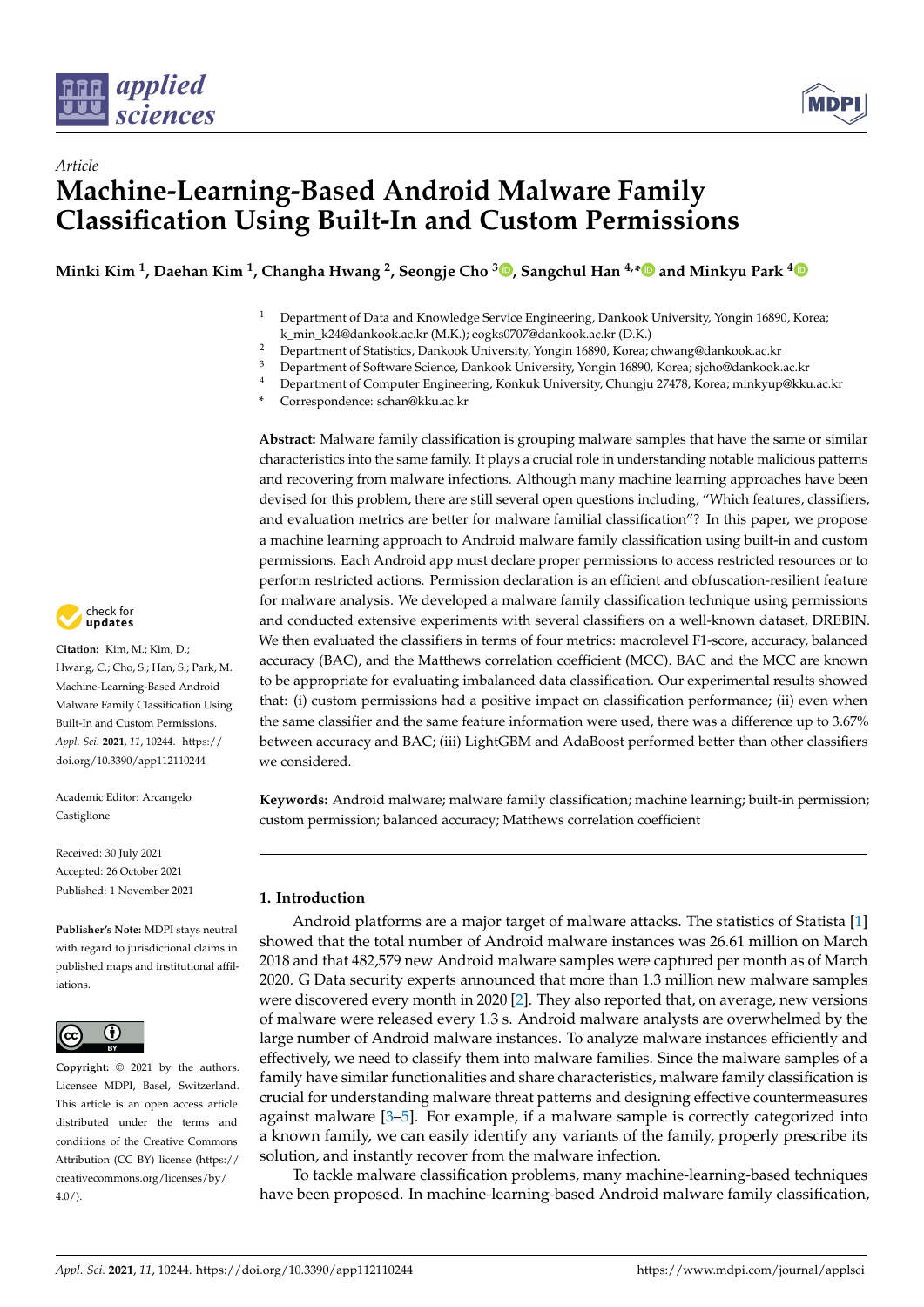an important issue is which features are selected and extracted  $[3,6–10]$  $[3,6–10]$  $[3,6–10]$ . There are static and dynamic features [\[3,](#page-21-2)[6\]](#page-21-4). Static features can be obtained without executing malware. Static features include package name, app size, app component, permissions, application programming interface (API) calls, intent information, operation code, control flow graph, call graph, strings, etc. Dynamic features can be obtained by executing malware. Dynamic features include system calls, network traffic, resource consumption, SMS events, phone events, system logs, I/O operations, etc. Among those various features, permission information is the most widely used and effective feature  $[3,6-9]$  $[3,6-9]$  $[3,6-9]$ . The reasons are as follows. First, permission requests can be statically and easily extracted from the Androidmanifest.  $x$ ml in an Android application package (APK) file  $[6,11-13]$  $[6,11-13]$  $[6,11-13]$ . Permission-based malware analysis needs to examine only the manifest file in each APK and does not need to parse/decompile/decrypt the Dalvik executable (DEX) file. Second, permission request are essential for Android malware to accomplish their malicious purposes. Android system controls each access to its resources with the associated permissions. When malware implements malicious behaviors by invoking some API calls, they require specific permissions related to the API calls. Third, the permission information is hard to deform by code obfuscation, which is often used by malware to evade analysis [\[10\]](#page-21-5).

Another crucial issue is which metrics are useful for evaluating malware classification techniques. Malware family classification problems suffer from imbalanced datasets where the distribution of malware samples is unequal [\[14](#page-21-9)[–16\]](#page-21-10). Different malware families normally contain different numbers of malware samples. In imbalanced datasets, a classifier tends to concentrate on correctly classifying large families while ignoring small ones. For a skewed class distribution, choosing proper metrics for imbalanced classification is challenging. The well-known metrics such as accuracy, F1-score, and receiver operating characteristic (ROC) may not be inappropriate especially when we are interested in minority sets [\[17](#page-21-11)[,18\]](#page-21-12). Some studies [\[17–](#page-21-11)[22\]](#page-21-13) addressed this issue and proposed alternative metrics such as the area under the precision–recall curve (AUPRC), balanced accuracy (BAC), and the Matthews correlation coefficient (MCC).

This article presents a machine-learning-based Android malware family classification. Using only permission-based features, our method is lightweight and fast, but gives performance comparable to other methods that exploit multiple features. We carried out extensive experiments with several classifiers and a well-known dataset, DREBIN [\[23\]](#page-21-14), to determine which classifier achieves better performance. The classifiers considered in this paper were random forest (RF) [\[24\]](#page-21-15), artificial neural network (ANN) [\[25\]](#page-21-16), deep neural network (DNN) [\[26\]](#page-22-0), extremely randomized decision trees (Extra Trees) [\[27\]](#page-22-1), adaptive boosting (AdaBoost) [\[28\]](#page-22-2), XGBoost [\[29\]](#page-22-3), and LightGBM [\[30\]](#page-22-4). We evaluated our Android malware classification method using the following metrics: accuracy (*ACC*) [\[18\]](#page-21-12), F1-score [\[21\]](#page-21-17), BAC [\[20\]](#page-21-18), and the MCC [\[22\]](#page-21-13). BAC and the MCC are the proper metrics to evaluate imbalanced data classification. However, there is very little literature that has adopted BAC and the MCC in evaluating Android malware classification. We extracted both built-in permissions and custom permissions that are effective in malware family classification, analyzed the effect of the permissions in classifying DREBIN malware samples, and evaluated the classification models in terms of the four metrics.

The contributions of our work are as follows:

- We extracted built-in and custom permissions from malicious apps statically and used them as the feature for classifiers. The permissions were simply obtained from the Manifest.xml in each APK. Therefore, there was no need to reverse engineer, decrypt, or execute the Dalvik executable (DEX) file. In addition, our approach is resilient to code obfuscation and requires little domain knowledge;
- We applied seven machine learning classifiers for Android malware familial classification and compared their performance. The classifiers were ANN, DNN, random forest, Extra Trees, AdaBoost, XGBoost, and LightGBM;
- We evaluated the classification models with the following four metrics: ACC, macrolevel F1-score, BAC, and the MCC. The latter two metrics, BAC and the MCC, are suitable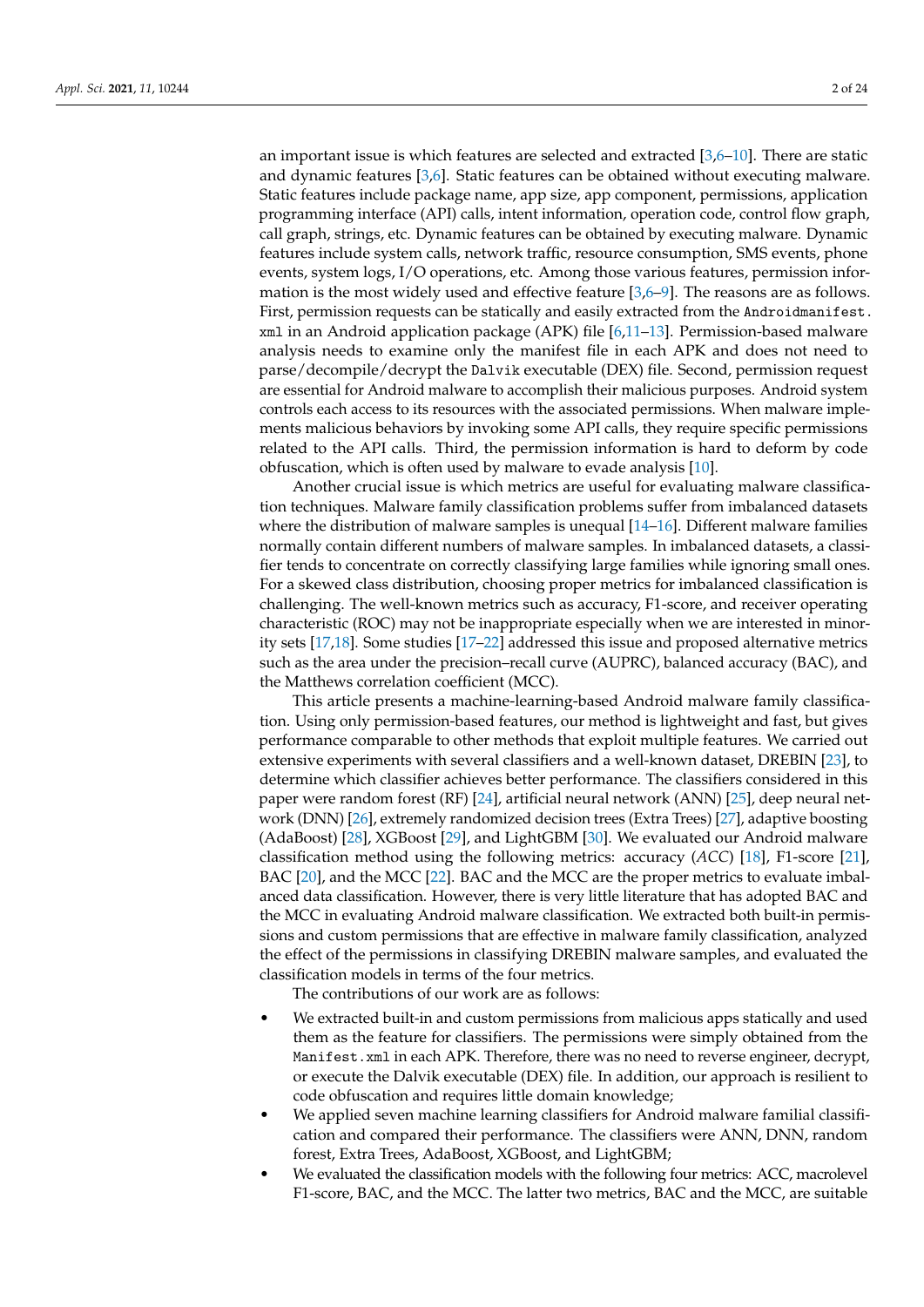metrics for the malware familial classification model whose datasets are imbalanced. When experimenting with 64 permissions (56 built-in  $+8$  custom permissions), the LightGBM classifier achieved 0.9173 (F1-score), 0.9512 (ACC), 0.9198 (BAC), and 0.9453 (MCC) on average;

- We inspected which Android permissions were primarily requested by a particular family or used only by a specific family. This can identify the permissions with which we can efficiently cluster malware instances into their families. For example, the three permissions ACCESS\_SURFACE\_FLINGER, BACKUP, and BIND\_APPWIDGET are requested only by the Plankton malware family, and the two permissions BROAD-CAST\_PACKAGE\_REMOVED and WRITE\_CALENDAR are requested only by the Adrd family;
- We considered all ninety-six permissions including nine custom ones and, then, considered eighty=seven built-in permissions alone, excluding custom ones. We then analyzed the impact of custom permissions on malware family classification.

The rest of this paper is organized as follows. Section [2](#page-2-0) explains the Android security model based on permissions and describes the evaluation metrics for machine learning classifiers. Section [3](#page-4-0) presents the schematic view of our approach and introduces the seven classifiers. In Sections [4](#page-5-0) and [5,](#page-8-0) we present the setting for our experiments and evaluate the experimental results, respectively. Section [6](#page-12-0) reviews related work, and Section [7](#page-15-0) gives a discussion. Finally, Section [8](#page-17-0) gives the conclusions.

### <span id="page-2-0"></span>**2. Background**

### *2.1. Android Permission Model*

The APK file is an archive that contains all the contents of an Android app. An APK includes three files and four folders, as shown in Figure [1.](#page-2-1) In this article, our discussion is confined to two main files: classes.dex and AndroidManifest.xml. Classes.dex contains binary codes called the Dalvik bytecode that implements the app's functionality. The manifest file, AndroidManifest.xml, contains a set of information about the app: package name, version number, entry points, permissions, etc.

Android employs a permission-based security mechanism to restrict apps from accessing the resources of systems  $[6,11,31]$  $[6,11,31]$  $[6,11,31]$ . If an app tries to access hardware or software resources, it has to request the corresponding permissions through the AndroidManifest .xml file. The permissions are associated with an app's behaviors and capabilities with API calls. The permission mechanism is a key in the security model of Android. For instance, if an Android app needs to access the security-critical or privacy-sensitive methods of the Android application framework, the app must hold the corresponding permissions [\[32\]](#page-22-6).

<span id="page-2-1"></span>

| AndroidManifest.xml<br>(Package name, Components, Permissions, ) |                                                    |  |  |  |  |  |  |  |
|------------------------------------------------------------------|----------------------------------------------------|--|--|--|--|--|--|--|
| classes.dex<br>(Bytecode)                                        | META-INF/<br>(MANIFEST.MF, CERT.RSA, CERT.SF)      |  |  |  |  |  |  |  |
| res/<br>(Folder for resources)                                   | resources.arsc<br>(File for precompiled resources) |  |  |  |  |  |  |  |
| assets/<br>(Folder for assets)                                   | lib/<br>(Folder for library code)                  |  |  |  |  |  |  |  |

**Figure 1.** Structure of APK files.

There are two kinds of Android permissions: *built-in* and *custom* [\[13,](#page-21-8)[33](#page-22-7)[–36\]](#page-22-8). A built-in permission, also called a *system permission* or *native permission*, is a predefined one introduced by the native Android Operating System (OS), and thus is available by default on Android. An Android device contains many built-in permissions for its functionality such as monitoring incoming MMS message, accessing the camera device, connecting to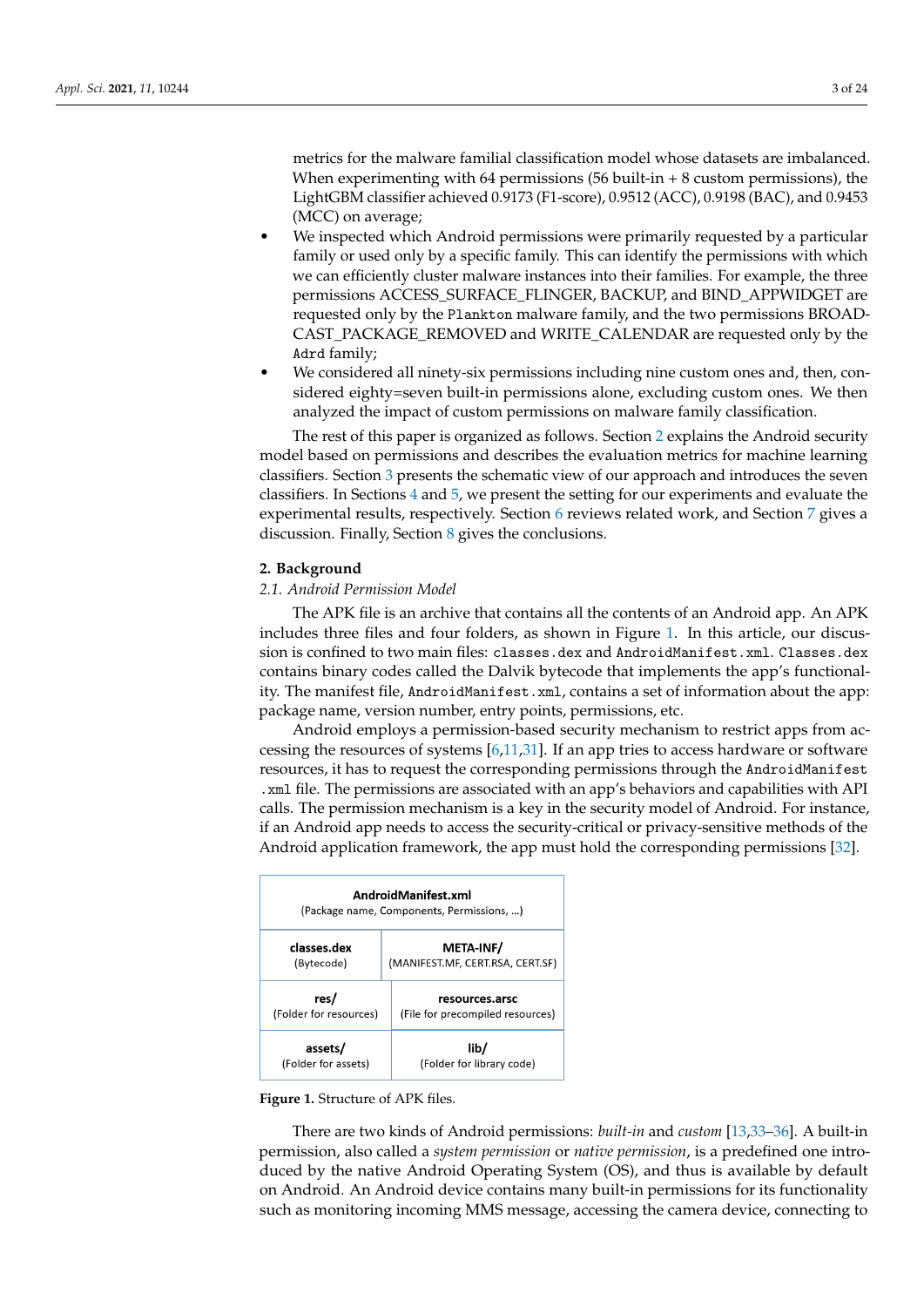paired Bluetooth devices, broadcasting a notification, enabling/disabling location update notifications, etc. The constant values of the built-in permissions begin with the prefix android.permission. Examples of built-in permissions are android.permission.BROA DCAST\_PACKAGE\_REMOVED, android.permission.CONTROL\_LOCATION\_UPDATES, etc. The number of built-in permissions is continuously increasing. Android API Level 15 supports 166 permissions, and API Level 28 supports 325 permissions [\[13\]](#page-21-8). As more permissions are available, there are more ways to exploit them.

A custom permission is defined by the developers of third-party apps to regulate access to their app-specific components by other apps [\[33](#page-22-7)[–35\]](#page-22-9). Examples of custom permissions include com.android.launcher.permission.UNINSTALL\_SHORTCUT and com.google. android.googleapps.permission.GOOGLE\_AUTH [\[12\]](#page-21-19). The permission com.android.lau ncher.permission.UNINSTALL\_SHORTCUT allows the app to delete home screen shortcuts without user involvement, but is no longer supported. The permission com.google.androi d.googleapps.permission.GOOGLE\_AUTH allows apps to sign into Android services through the account saved on the device. All custom permissions defined by app developers are under the *dangerous* protection level [\[13\]](#page-21-8).

Since the number of built-in permissions is increasing and app developers can commonly define more custom permissions in Android, malware has plenty of chances to gain control over sensitive data and devices. Thus, in analyzing recent Android malware samples, it is very important to consider newly introduced permissions. In addition, built-in and custom permissions are poorly separated, and they are treated the same by Android. This might allow malicious apps to obtain unauthorized access to system resources through custom permissions. The combination of multiple permissions may reflect some harmful behaviors. Requesting specific permissions is essential for Android malware to achieve its goals. Therefore, the permissions requested by apps can play a crucial role in malware analysis [\[10\]](#page-21-5). As a result, Android permissions are very popular features and the most used in many Android malware research works [\[6\]](#page-21-4). Moreover, they cannot be easily obfuscated by malware writers because scrambling them can destroy the Android programming model [\[37\]](#page-22-10).

Another issue is the *runtime permissions*. Users can grant or revoke permissions at any time by changing the system settings since Android 6.0 (API Level 23). To access restricted data or perform restricted actions, Android apps need to check and request appropriate permissions at runtime. Users can approve or deny the runtime permission requests. This security enhancement makes permission handling nontrivial, resulting in various issues. Refs. [\[38](#page-22-11)[,39\]](#page-22-12) addressed these issues. Fortunately, the runtime permission issue affects the performance of our method very little because every Android app should declare at install time all permission requests (including runtime permissions) in AndroidManifest.xml, from which our method extracts permission request information. In some cases, an app may declare more permission requests in AndroidManifest.xml than it actually requests at runtime in the code [\[37,](#page-22-10)[40\]](#page-22-13). This can be serious if a malicious app intentionally has dummy permissions to deceive a classifier into misclassifying it. However, malware rarely requests dummy permissions since apps requesting too many install-time permissions are likely to be denied by users.

### *2.2. Evaluation Metrics for Imbalanced Data Classification*

Literature analysis suggests that most malware family classification studies work with imbalanced datasets. Their main performance evaluation metrics are precision, recall, ACC, F1-score, ROC, etc. [\[16–](#page-21-10)[18](#page-21-12)[,41\]](#page-22-14). In binary classification, ACC and F1-score calculated on confusion matrices have been the most popular metrics. A confusion matrix is a useful analytical tool to obtain the detail about what happened in the evaluation test and is the basis for calculating other performance measurements [\[42\]](#page-22-15). However, the two metrics can show excessively optimistic inflated results, particularly on imbalanced datasets [\[43\]](#page-22-16). It is also known that the ROC is inappropriate especially when we are interested in minority sets [\[17](#page-21-11)[,18\]](#page-21-12). The interpretability of ROC plots from the viewpoint of imbalanced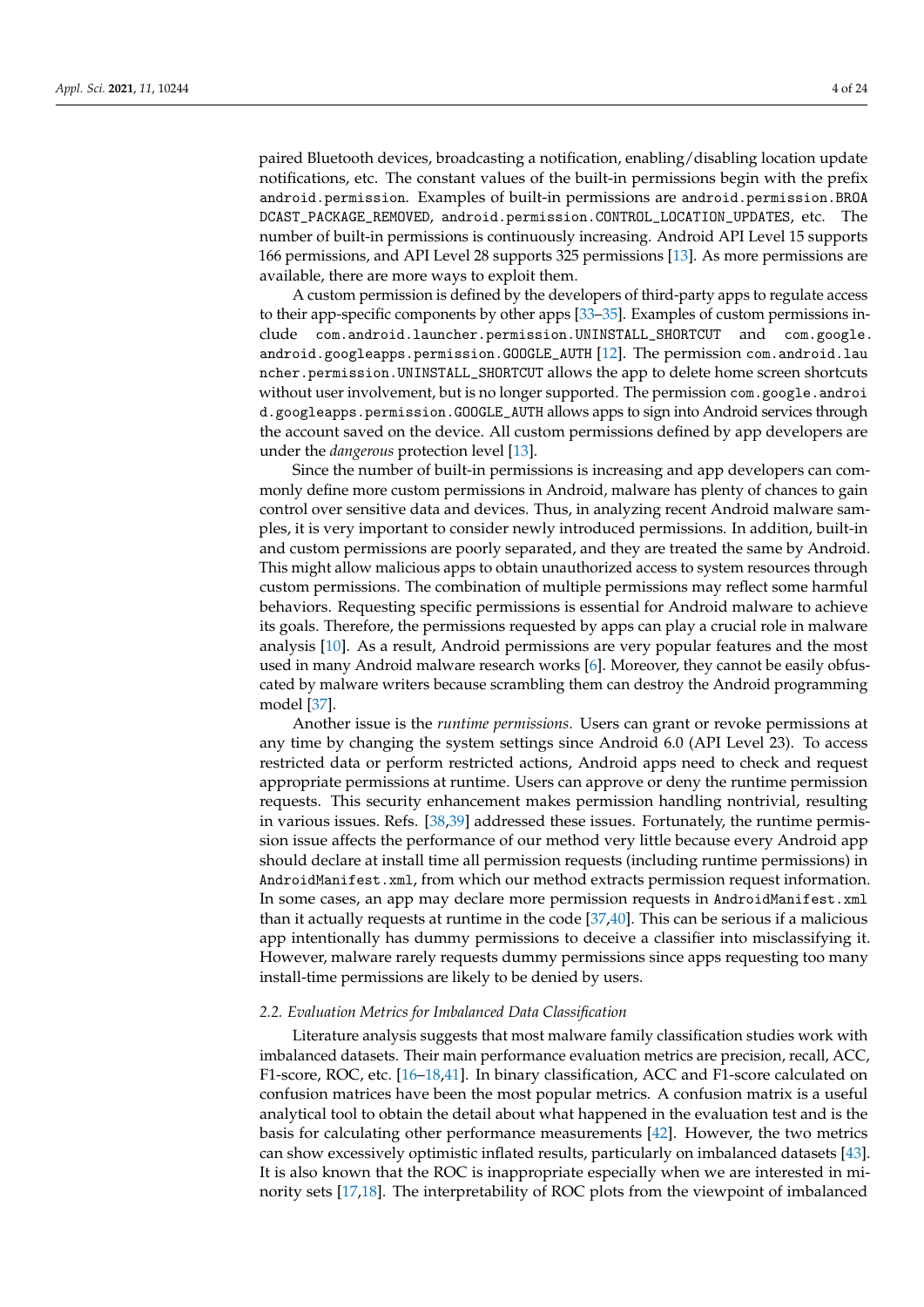datasets can be misleading with respect to conclusions about the credibility of classification performance, due to an intuitional, but incorrect interpretation of specificity [\[18\]](#page-21-12).

Balanced accuracy (BAC) has some notional merits over the conventional accuracy while maintaining its simplicity. Accuracy treats each data point equally. Therefore, it has the effect of assigning different weights for each class. In the case of an imbalanced dataset, the overall performance can be distorted by classes with a large number of data points. Raff and Nicholas [\[15\]](#page-21-20) used balanced accuracy as the metric. They said that BAC reweights the class with respect to the number of data points in each class and emphasizes the importance of learning low-frequency classes. The definition of BAC is given in Section [4.3.](#page-7-0)

The Matthews correlation coefficient (MCC) is said to explain the confusion matrix better than ACC, F1-score, and BAC [\[43\]](#page-22-16). The MCC is a balanced measure that yields a high value if the prediction achieves good results in all categories (true positives, false negatives, true negatives, and false positives). The definition of the MCC is shown in Section [4.3.](#page-7-0) If the MCC is one, this indicates that a classifier always forecasts correctly. A value of −1 indicates that a classifier always forecasts incorrectly. If the MCC is zero, it has the equivalent predictive ability as random prediction.

### <span id="page-4-0"></span>**3. Malware Family Classification**

Figure [2](#page-4-1) illustrates the overview of our malware family classification. Our scheme extracts the permission requests from APK files using the Android asset packaging tool (AAPT) [\[8](#page-21-21)[,44\]](#page-22-17). The extracted permissions are preprocessed and learned. Assuming that different malware families request different permissions, we trained seven machine learning classifiers with the permissions. We implemented our scheme using the Scikit-Learn library [\[45\]](#page-22-18). Using five-fold cross-validation, the classification performance was evaluated in terms of six metrics.

<span id="page-4-1"></span>

**Figure 2.** The schematic view of our malware family classification.

The seven machine learning classifiers we used in our experiments were ANN [\[25\]](#page-21-16), DNN [\[26\]](#page-22-0), random forest [\[24\]](#page-21-15), Extra Trees [\[27\]](#page-22-1), AdaBoost [\[28\]](#page-22-2), XGBoost [\[29\]](#page-22-3), and Light-GBM [\[30\]](#page-22-4). All input variables used in our work have a binary value. Decision trees and their ensemble models generally work well with binary input data because input variables need not be binarized at all. Furthermore, decision trees and their ensemble models are also very effective at learning from unbalanced data, and in particular, ensemble models are popular due to their strong predictive performance [\[46](#page-22-19)[–48\]](#page-22-20). This is the reason why we selected ensemble tree models.

ANN [\[25\]](#page-21-16) is a machine learning algorithm created by mimicking the structure of a human neural network. ANN is composed of an input layer that receives multiple input data, an output layer in charge of outputting data, and a hidden layer that exists between them. A model is constructed by determining the number of nodes in the hidden layer. An activation function is used to find the optimal weight and bias. If there are many hidden layers, the accuracy of prediction increases, but the amount of computation increases exponentially. The disadvantages of ANN are: it is difficult to find the optimal parameter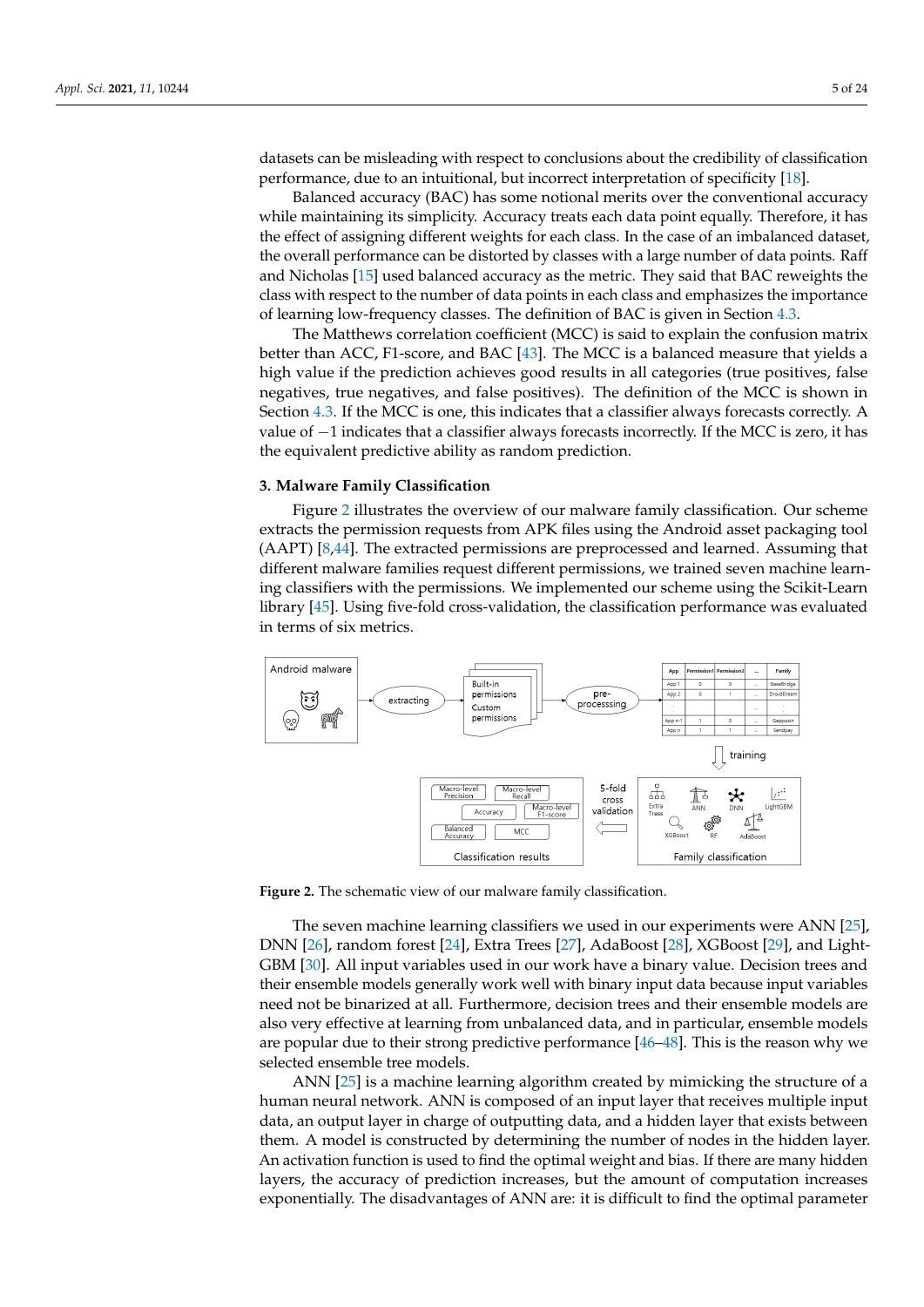values in the learning stage; there is a high possibility of overfitting; the learning time is relatively long.

DNN [\[26\]](#page-22-0) improves the prediction by increasing the hidden layers in the model. DNN refers to a neural network structure with two or more hidden layers and is mainly used for iterative learning with many data. An error backpropagation technique has been devised and is widely used. CNN, RNN, LSTM, and GRU are representative algorithms.

The general idea of an ensemble algorithm is to combine several weak learners into a stronger one. A weak learner is a learning algorithm that only forecasts somewhat better than randomly.

Random forest [\[24\]](#page-21-15) is an ensemble algorithm that learns using several decision trees. Random forest assigns input data sampled with replacement to a number of decision trees for training, collects the decision results of a target app, and determines the family with the most votes. As the tree grows, splitting is determined by considering only a subset of all characteristics at each node. The algorithm is simple and fast and does not cause overfitting. In general, it shows better performance than when using one good classifier.

Extremely randomized trees (Extra Trees) [\[27\]](#page-22-1) randomly determines the threshold for each feature to split into subsets, while random forest searches for an optimal threshold. The learning time is significantly shorter than the random forest algorithm because finding the optimal threshold for each feature at all nodes is the most time-consuming task. As random forests, individual decision trees show some bias error, but overall, the bias errors and variation errors are reduced.

Adaptive boosting (AdaBoost) [\[28\]](#page-22-2) is a general-purpose boosting algorithm. AdaBoost assigns equal weight to all instances when the first classifier learns. It adjusts the weight of instances for the next classifier according to the errors of the previous classifier: an increased weight for misclassified instances and a decreased weight for correctly classified ones. This modification makes the next classifier focus on the misclassified instance at the previous stage. AdaBoost repeats this recalculation until a desired number of classifiers are added. When all classifiers make a decision, AdaBoost makes a final decision by weighted voting.

EXtreme gradient boosting (XGBoost) [\[29\]](#page-22-3) is an efficient implementation of the gradient boosting framework. XGBoost is also known as the normalized version of GBM, and normalization can prevent overfitting. The algorithm allows parallel processing on many CPU cores. The user can perform cross-validation at each iteration of the boosting process.

Light gradient boosting (LightGBM) [\[30\]](#page-22-4) is a very efficient gradient boosting decision tree algorithm. It is similar to XGBoost and differs in how it builds a tree. LightGBM can reduce the learning time and memory usage by replacing continuous values with discrete bins. This algorithm can reduce the cost of calculating the gain for each partition. This algorithm supports not only GPU learning, but also parallel learning. LightGBM processes large-scale data more accurately.

### <span id="page-5-0"></span>**4. Experiment Setup**

We constructed a database of permission information extracted from malware of the DREBIN project [\[23\]](#page-21-14). To build a model for multiclass classification, a series of preprocessing was performed on this extracted data. Then, we trained the above-mentioned machine learning algorithms to identify the malware family.

#### <span id="page-5-1"></span>*4.1. Dataset*

The DREBIN dataset contains 5560 malware samples from 179 different families. We dropped 61 samples that had no manifest file or structural errors; then, we used the remaining 5499 samples for the experiment. We ignored permissions that were not used in any malware samples. Then, we used the remaining 96 permissions (87 built-in permissions + 9 custom ones) as the features. The nine custom permissions are as follows: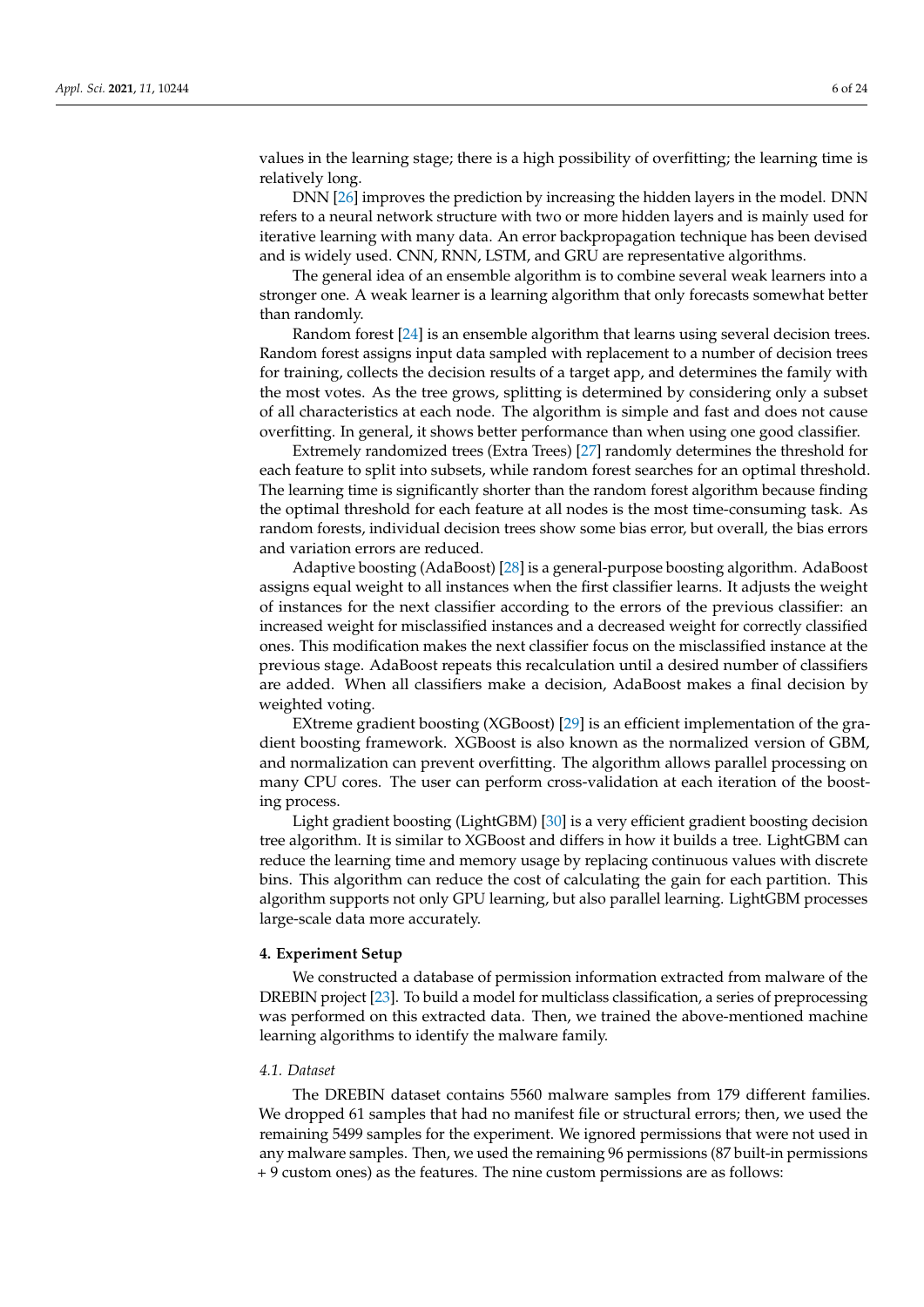```
com.android.alarm.permission.SET_ALARM,
com.android.browser.permission.READ_HISTORY_BOOKMARKS,
com.android.browser.permission.WRITE_HISTORY_BOOKMARKS,
com.android.launcher.permission.INSTALL_SHORTCUT,
com.android.launcher.permission.UNINSTALL_SHORTCUT,
com.android.vending.BILLING,
com.android.vending.CHECK_LICENSE,
com.google.android.c2dm.permission.RECEIVE,
com.google.android.googleapps.permission.GOOGLE_AUTH.
```
Since the malware of each family share codes, they also request similar permissions. Malware tends to belong to only one family, and some families have few samples to learn through machine learning. We sorted the families in descending order of the number of samples. We experimented with 4615 malware of the top 20 families. The family name, the number of samples, and permissions are shown in Table [1.](#page-6-0)

|                   |      |           | # of Permissions |          |  |  |  |
|-------------------|------|-----------|------------------|----------|--|--|--|
| Family            | Rank | # of Apps | Built-In         | Custom   |  |  |  |
| Fakeinstaller     | 1    | 920       | 42               | 1        |  |  |  |
| DroidKungFu       | 2    | 660       | 59               | 5        |  |  |  |
| Plankton          | 3    | 621       | 64               | 6        |  |  |  |
| Opfake            | 4    | 601       | 35               | 2        |  |  |  |
| GinMaster         | 5    | 336       | 43               | 5        |  |  |  |
| <b>BaseBRIDGE</b> | 6    | 327       | 36               | 1        |  |  |  |
| Iconosys          | 7    | 152       | 21               | 0        |  |  |  |
| Kmin              | 8    | 145       | 24               | 2        |  |  |  |
| FakeDoc           | 9    | 132       | 36               | 4        |  |  |  |
| Adrd              | 10   | 91        | 50               | 5        |  |  |  |
| Geinimi           | 11   | 89        | 29               | 5        |  |  |  |
| DroidDream        | 12   | 81        | 50               | 2        |  |  |  |
| MobileTx          | 13   | 69        | 8                | 0        |  |  |  |
| ExplitLinuxLotoor | 14   | 66        | 48               | 4        |  |  |  |
| Glodream          | 14   | 66        | 29               | 6        |  |  |  |
| FakeRun           | 16   | 61        | 17               | 4        |  |  |  |
| Gappusin          | 17   | 58        | 31               | 1        |  |  |  |
| Sendpay           | 17   | 58        | 14               | 0        |  |  |  |
| Imlog             | 19   | 43        | 8                | $\theta$ |  |  |  |
| <b>SMSreg</b>     | 20   | 39        | 25               | 5        |  |  |  |
|                   |      | 4615      | 669              | 58       |  |  |  |

<span id="page-6-0"></span>**Table 1.** The number of samples and permissions of the top 20 families.

We evaluated the algorithms using 5-fold cross-validation. We split the dataset into 5 folds. To proportionally distribute the samples of each family on 5 folds, we divided each family into 5 subsets and associated each subset with a fold.

## *4.2. Parameter Tuning*

The parameters of the machine learning algorithms are shown in Table [2.](#page-7-1) The employed activation function of ANN and DNN was ReLU; the output function was Softmax; the optimization function was Adam.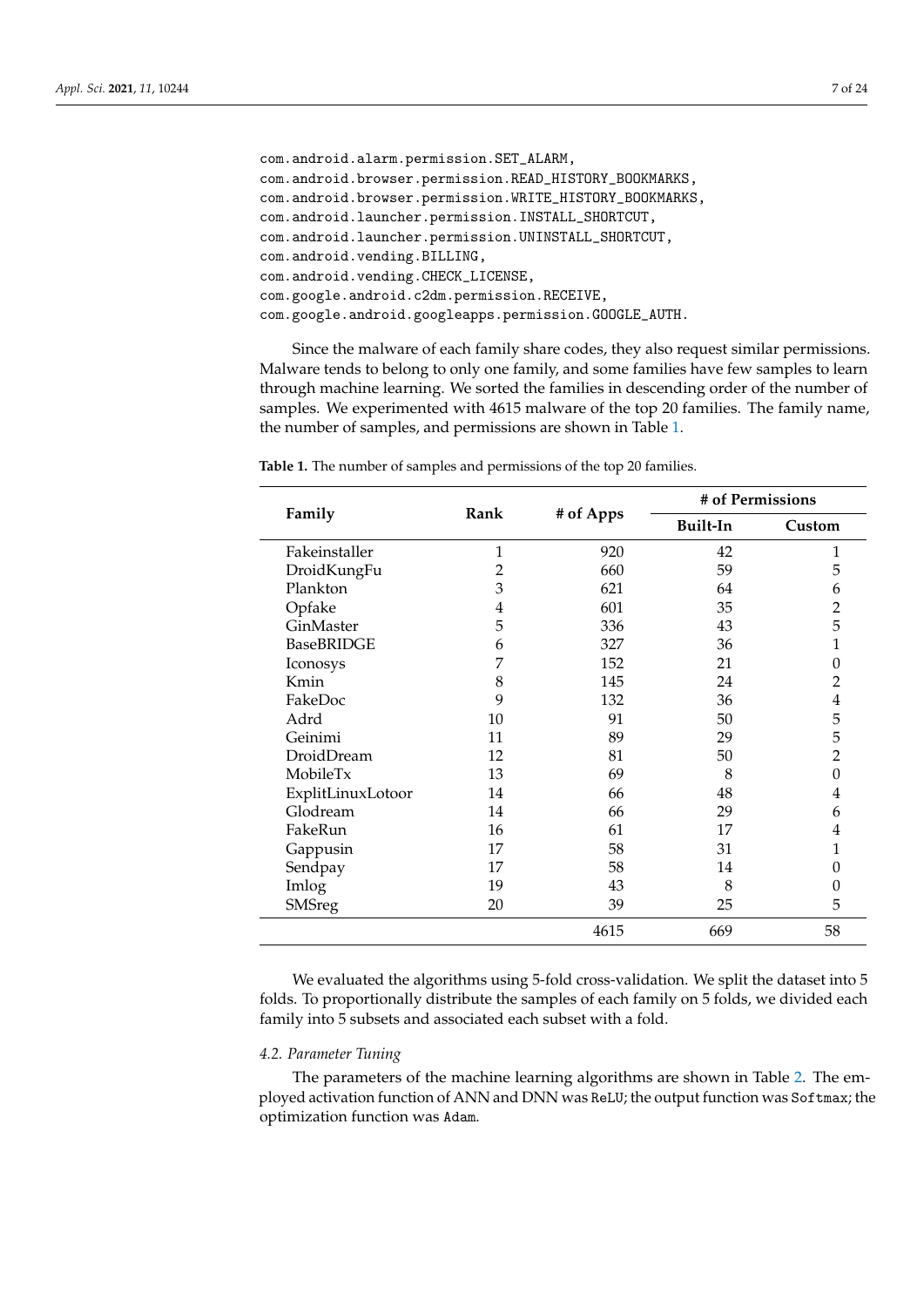<span id="page-7-1"></span>

|                   | <b>ANN</b> | <b>DNN</b> |              | Random Forest Extra Trees Ada Boost XGBoost Light GBM |    |     |     |     |
|-------------------|------------|------------|--------------|-------------------------------------------------------|----|-----|-----|-----|
| Hidden layers     | $\cup$     | 10         | N estimators | 100                                                   | 90 | 90  | 100 | 100 |
| Epochs            | 100        | 100        | Depth        |                                                       |    | 100 |     |     |
| <b>Batch size</b> | 128        | 128        | Max depth    | 90                                                    | 40 |     |     |     |

**Table 2.** Parameters for machine learning algorithms.

### <span id="page-7-0"></span>*4.3. Performance Metrics*

A confusion matrix shows how many instances in each actual class are classified into each (predicted) class. An element *mij* of a confusion matrix *M* is the number of instances in actual class *i* that is predicted as class *j*. We can represent the confusion matrix as follows:

$$
M_{K\times K} = [m_{ij}] \quad (1 \le i \le K, 1 \le j \le K), \tag{1}
$$

where *K* is the total number of classes. With respect to class *k*, an instance is said to be positive if its predicted class is *k* and negative otherwise. Each instance belongs to one of the following categories with respect to class *k*:

- True positive: The actual class is *k*, and the predicted class is also *k*. The number of true positive instances is  $TP_k = m_{kk}$ ;
- False positive: The actual class is not *k*, but the predicted class is *k*. The number of false positive instances is  $FP_k = \left(\sum_{i=1}^K m_{ik}\right) - m_{kk}$ ;
- False negative: The actual class is *k*, but the predicted class is not *k*. The number of  $f$ alse negative instances is  $FN_k = \left( \sum_{j=1}^{K} m_{kj} \right) - m_{kk}$
- True negative: The actual class is not *k*, and the predicted class is also not *k*. The number of true negative instances is  $TN_k = \left( \sum_{i=1}^K \sum_{j=1}^K m_{ij} \right) - (TP_k + FP_k + FN_k).$

We can calculate the precision and recall of class *k* using Equation [\(2\)](#page-7-2). Then, accuracy (*ACC*) is defined as the sum of true positives divided by the total number of instances. We also calculate balanced accuracy (*BAC*) using Equation [\(4\)](#page-7-3) [\[20](#page-21-18)[,21](#page-21-17)[,49\]](#page-22-21).

<span id="page-7-2"></span>
$$
Precision_k = \frac{TP_k}{TP_k + FP_k}, \quad Recall_k = \frac{TP_k}{TP_k + FN_k}.\tag{2}
$$

$$
Accuracy = \frac{\sum_{k=1}^{K} TP_k}{\sum_{i=1}^{K} \sum_{j=1}^{K} m_{ij}}.
$$
\n(3)

<span id="page-7-3"></span>
$$
BAC = \frac{1}{K} \sum_{k=1}^{K} \frac{TP_k}{TP_k + FN_k}.
$$
\n<sup>(4)</sup>

Micro- and macro-averages are two ways of interpreting confusion matrices in multiclass classification. The micro-average represents the performance of a model by focusing on each sample. On the other hand, the macro-average shows the model's performance by focusing on each class. The macro-average is therefore more suitable for data with an imbalanced class distribution. The macro-averages of precision, recall, and F1-score are calculated as follows:

$$
Precision_{avg} = \frac{1}{K} \sum_{k=1}^{K} Precision_k, Recall_{avg} = \frac{1}{K} \sum_{k=1}^{K} Recall_k,
$$
\n(5)

$$
F1-score = \frac{2 \times Precision_{avg} \times Recall_{avg}}{Precision_{avg} + Recall_{avg}}.
$$
\n(6)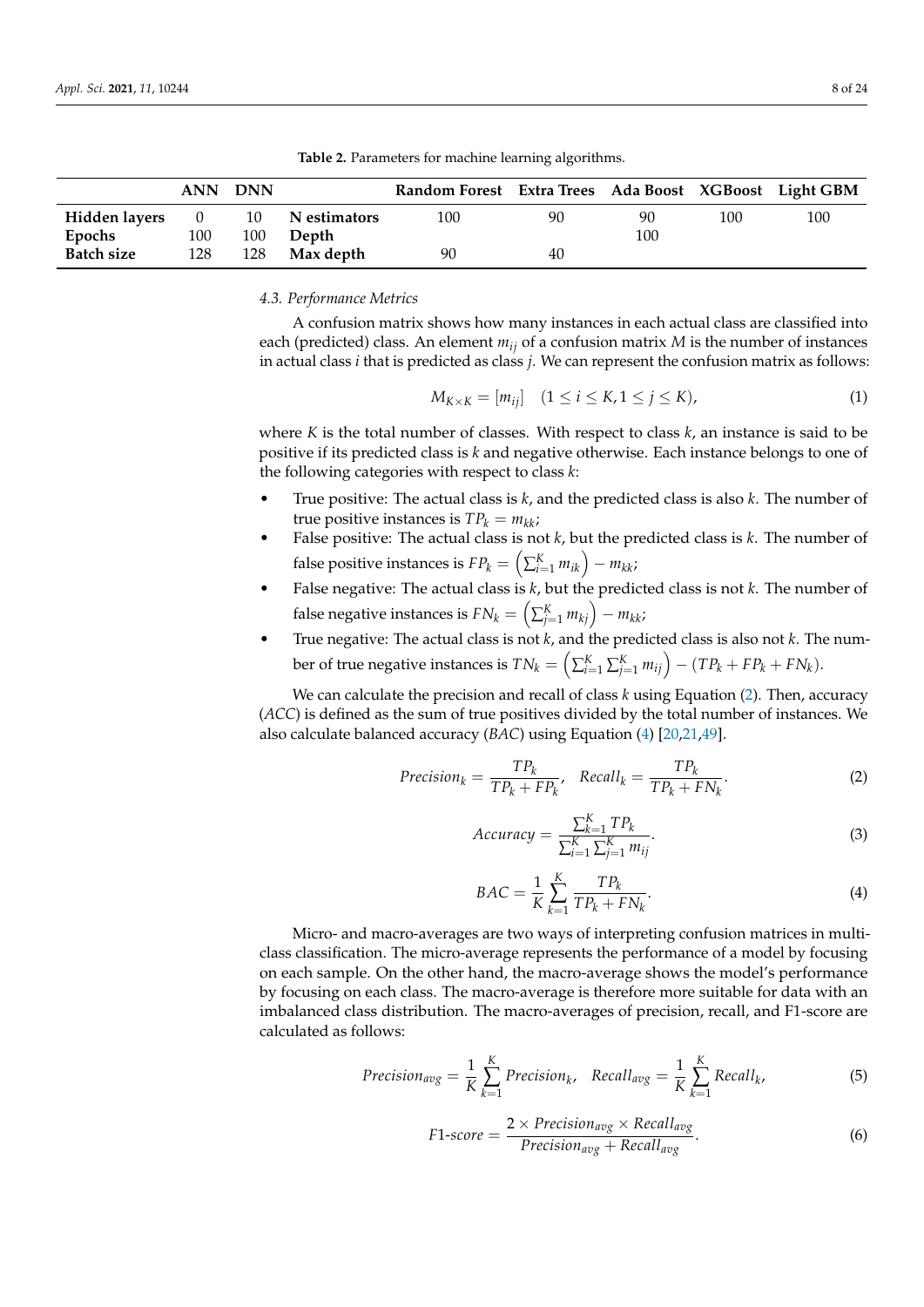We used the following equation to calculate the *MCC* [\[21,](#page-21-17)[22](#page-21-13)[,43\]](#page-22-16):

$$
MCC = \frac{c \times s - \sum_{k}^{K} p_{k} \times t_{k}}{\sqrt{(s^{2} - \sum_{k}^{K} p_{k}^{2}) \times (s^{2} - \sum_{k}^{K} t_{k}^{2})}},
$$
\n(7)

where:

- $t_k = \sum_{i=1}^{K} m_{ik}$ : the number of samples belonging to class *k*;
- *p*<sub>*k*</sub> =  $\sum_{j}^{K} m_{kj}$ : the number of samples predicted as class *k*;
- $c = \sum_{k}^{K} m_{kk}$ : the total number of samples correctly predicted;
- $s = \sum_{i=1}^{K} \sum_{j=1}^{K} m_{ij}$ : the total number of samples.

# <span id="page-8-0"></span>**5. Evaluation**

# *5.1. Feature Sets*

We used the AAPT to extract the permissions requested by malicious apps belonging to the top 20 malware families listed in Table [1.](#page-6-0) As mentioned in Section [4.1,](#page-5-1) the number of distinct permissions requested by at least one malicious app is 96. They consist of 87 built-in permissions and 9 custom ones.

We took advantage of the feature importance score of the LightGBM classifier, which represents how many times the feature is used to split the data while constructing trees. We calculated the feature importance score of the 96 permissions and normalized it to the sum of the importance scores of all features. Figure [3](#page-8-1) shows the feature importance of the top 10 among the 96 permissions. Permissions related to the network, SMS, or external storage were highly ranked. This implies that such permissions play an important role in malware family classification. On the other hand, there were some permissions whose feature importance was 0. They were 31 built-in permissions and 1 custom permission. These permissions hardly contributed to the malware family classification. Notice that, however, they might be needed by malware to conduct malicious behavior.

<span id="page-8-1"></span>



## *5.2. Effect of Classifiers and Custom Permissions*

We trained several machine learning classifiers and measured their metrics, as suggested in Section [4.3.](#page-7-0) The experiments were performed using the four feature sets (permission sets) listed as below. The features sets were formed by excluding 0-importance permissions and/or custom permissions from the 96 permissions. These experiments were planned to find out which permission set was most effective and which classifier performed best.

• S96: 96 permissions;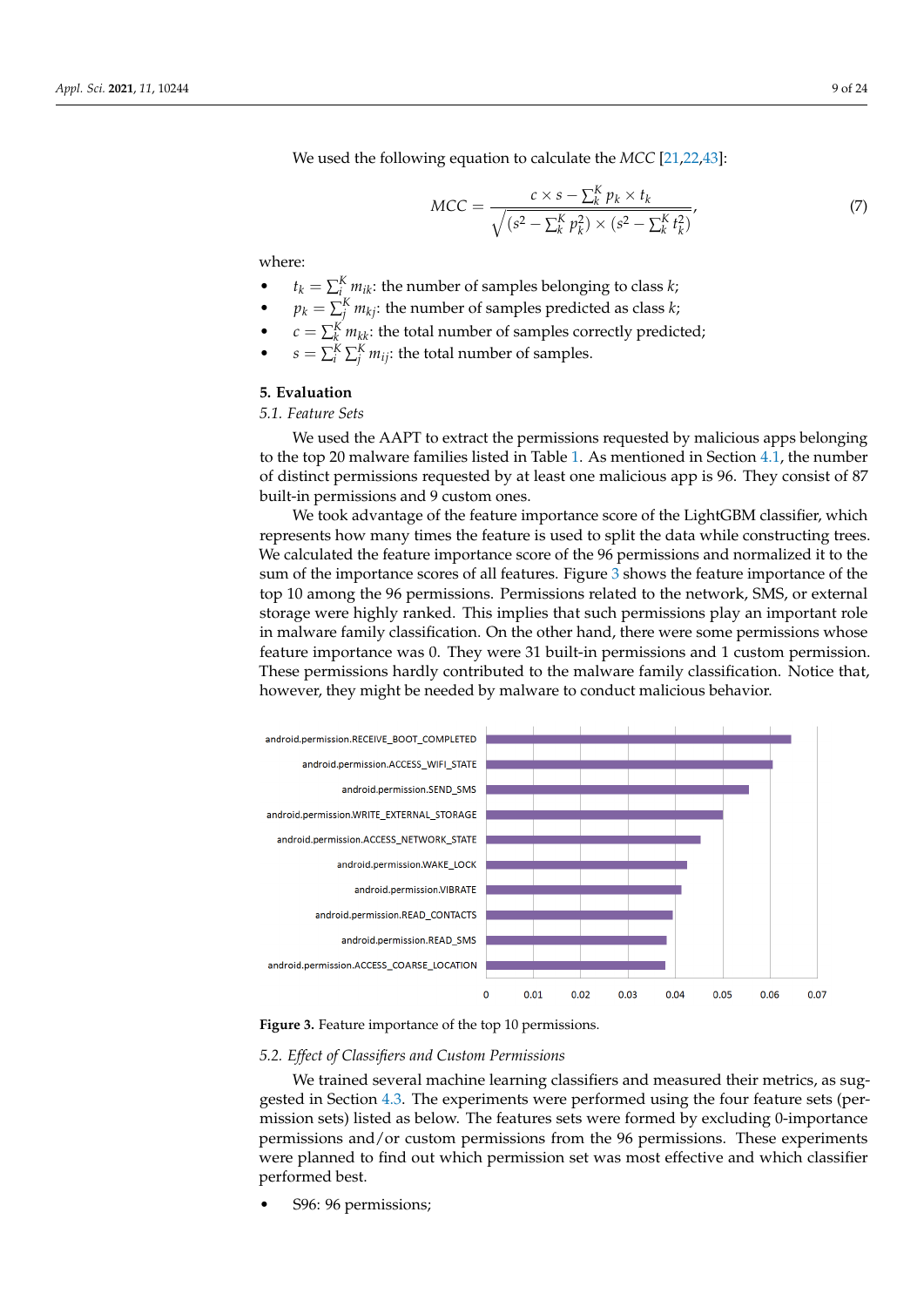- S87: 87 permissions (excluding custom permissions);
- S64: 64 permissions (excluding 0-importance permissions);
- S56: 56 permissions (excluding custom permissions and 0-importance ones).

We conducted *balanced* 5-fold cross-validation in our experiments. As explained in Section [4,](#page-5-0) we split each malware family into 5 subsets and distributed them to the folds evenly. Therefore, the ratio of a malware family in any fold was nearly equal to the ratio of the malware family in the whole dataset.

Figures [4](#page-9-0)[–7](#page-10-0) show the performance of the classifiers with permission sets S96, S87, S64, and S56, respectively (see Appendix [A,](#page-18-0) Tables [A1](#page-18-1)[–A4](#page-19-0) for the measured values). On the whole, boosting algorithms (AdaBoost, XGBoost, and LightGBM) performed better than other algorithms. AdaBoost achieved the highest precision, F1-score, ACC, and MCC for S96. LightGBM achieved the highest recall, F1-score, ACC, MCC, and BAC for S87. In many cases, XGBoost lied between AdaBoost and LightGBM. On the other hand, BAC is a metric suitable for imbalanced datasets as explained in Section [4.3.](#page-7-0) In all cases, i.e., for all classifiers and permission sets, BAC was lower than ACC. This implies that there were *small* families that included many misclassified instances. We look into the family-level performance in Section [5.3.](#page-11-0)

Table [3](#page-10-1) summarizes the experiment results. It shows the most effective classifiers and their measured metrics for each permission set. AdaBoost achieved the highest precision, F1-score, ACC, and MCC, and LightGBM achieved the highest recall and BAC over all permission sets. LightGBM outperformed AdaBoost for permission sets S87, S64, and S56. For permission set S96, however, AdaBoost outperformed LightGBM. The achieved highest MCC was 0.9484 by AdaBoost, and the highest BAC was 0.9198 by LightGBM.

<span id="page-9-0"></span>

**Figure 4.** Performance of classifiers with permission set S96.



**Figure 5.** Performance of classifiers with permission set S87.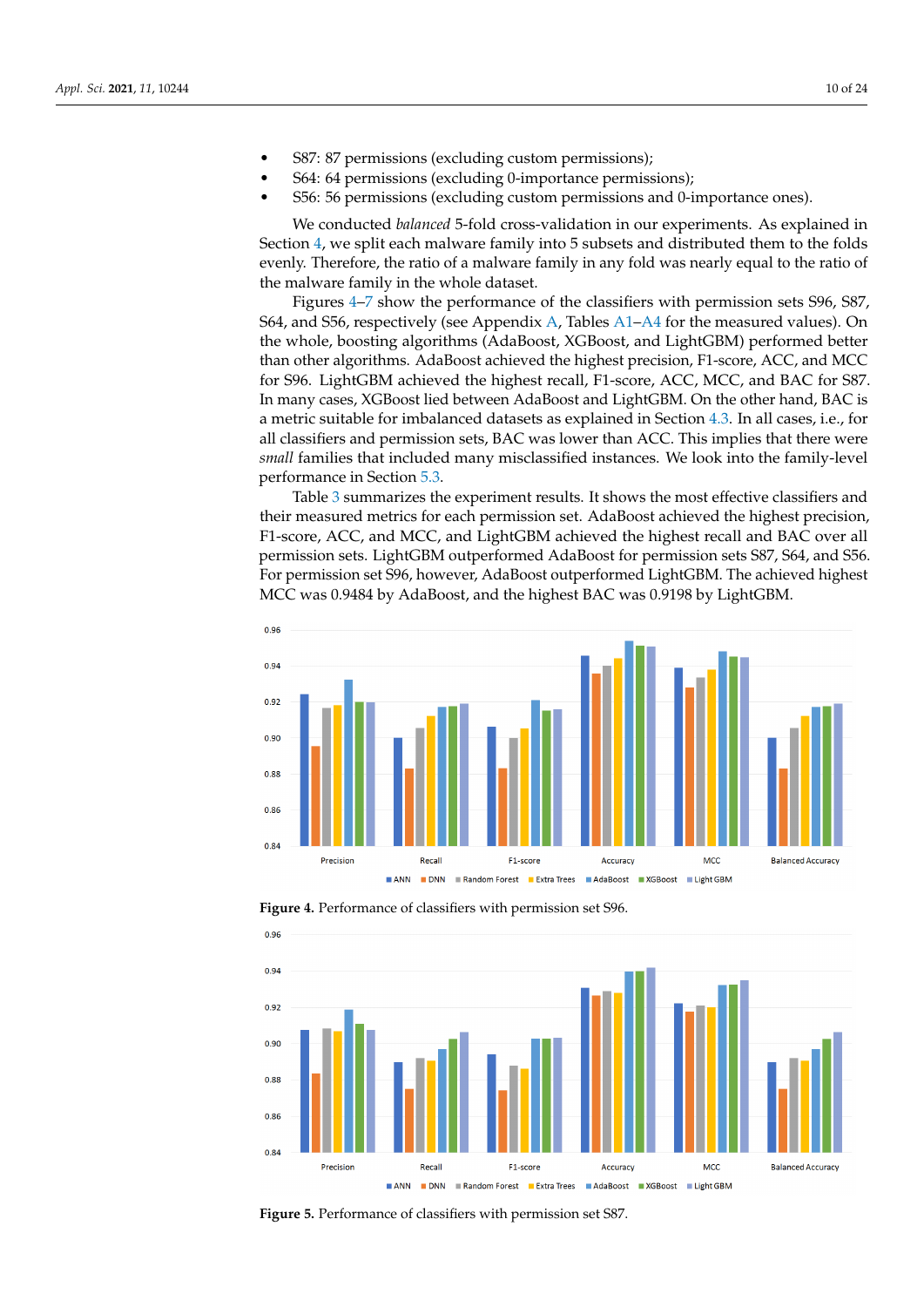

<span id="page-10-0"></span>**Figure 6.** Performance of classifiers with permission set S64.



**Figure 7.** Performance of classifiers with permission set S56.

<span id="page-10-1"></span>

| <b>Table 3.</b> Most effective classifiers and measured values. The highest value for each metric is |  |  |  |  |  |  |
|------------------------------------------------------------------------------------------------------|--|--|--|--|--|--|
| emphasized as bold-face type.                                                                        |  |  |  |  |  |  |

|                       | S96        | <b>S87</b> | <b>S64</b> | <b>S56</b> |
|-----------------------|------------|------------|------------|------------|
| Precision             | 0.9326     | 0.9190     | 0.9351     | 0.9198     |
|                       | (AdaBoost) | (AdaBoost) | (AdaBoost) | (AdaBoost) |
| Recall                | 0.9192     | 0.9066     | 0.9198     | 0.9056     |
|                       | (LightGBM) | (LightGBM) | (LightGBM) | (LightGBM) |
| F <sub>1</sub> -score | 0.9212     | 0.9033     | 0.9173     | 0.9033     |
|                       | (AdaBoost) | (LightGBM) | (LightGBM) | (LightGBM) |
| <b>ACC</b>            | 0.9541     | 0.9421     | 0.9512     | 0.9424     |
|                       | (AdaBoost) | (LightGBM) | (LightGBM) | (LightGBM) |
| <b>MCC</b>            | 0.9484     | 0.9351     | 0.9453     | 0.9354     |
|                       | (AdaBoost) | (LightGBM) | (LightGBM) | (LightGBM) |
| <b>BAC</b>            | 0.9192     | 0.9066     | 0.9198     | 0.9056     |
|                       | (LightGBM) | (LightGBM) | (LightGBM) | (LightGBM) |

Note that the highest values were achieved with S96 and S64, which were the permission sets containing custom permissions. To check whether custom permissions contributed to Android malware family classification, we wanted to statistically compare the MCC and BAC when only built-in permissions were used and when both built-in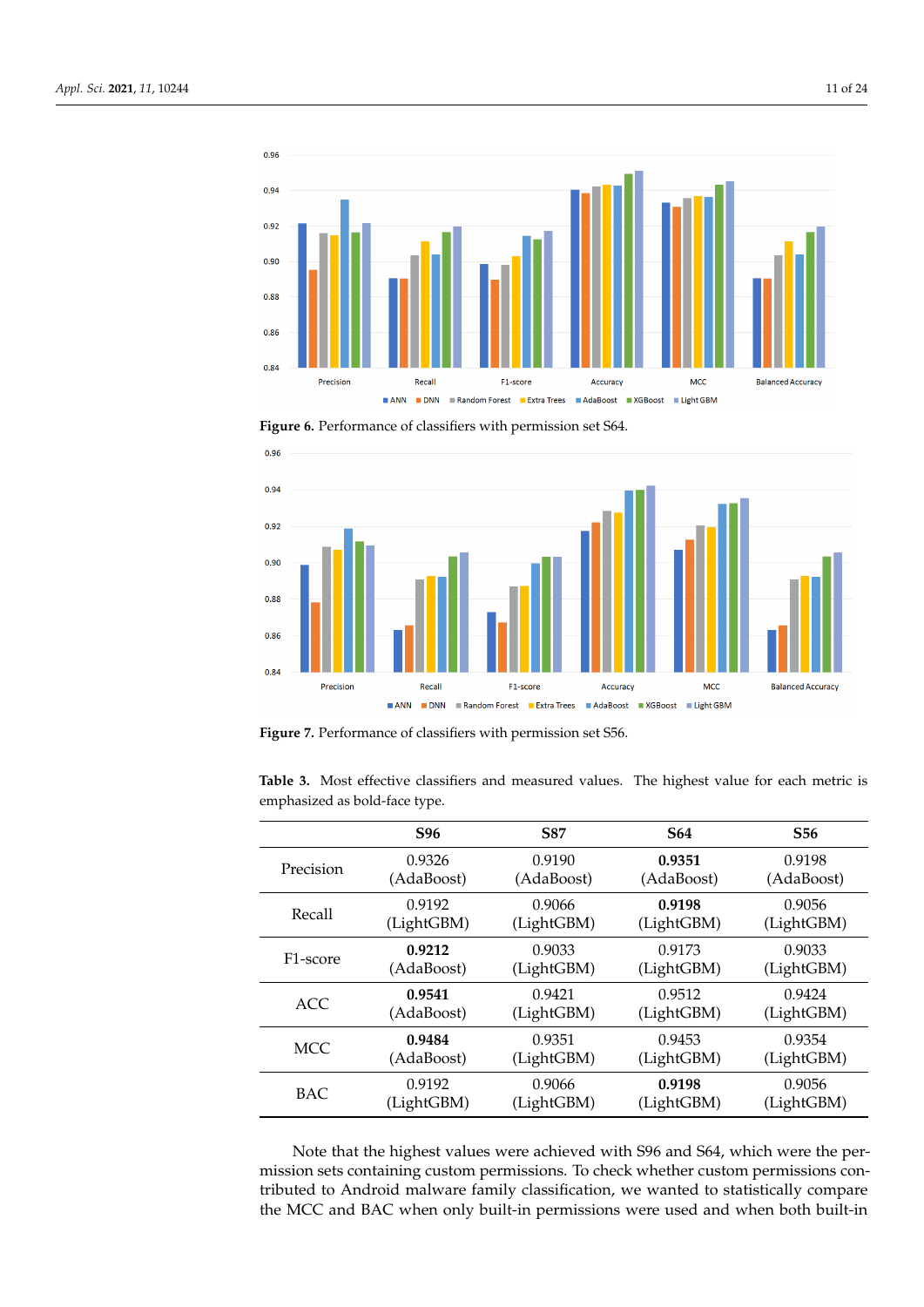permissions and custom permissions were used. Thus, the null hypotheses are given as  $H_0$ :  $MCC(built_in) = MCC(all)$  and  $H_0$ :  $BAC(built_in) = BAC(all)$ , where *all* includes both built-in and custom permissions. For the two-sided t-test, we conducted 5-fold crossvalidation 30 times for LightGBM and then obtained 30 MCCs and BACs. The means of 30 MCCs were 0.9337700 and 0.9474933 for built-in and all permission sets, respectively. The relevant *p*-value was  $5.931 \times 10^{-39}$ , which is much less than 0.0001. Thus, *MCC*(*all*) was significantly bigger than *MCC*(*built*\_*in*). The means of 30 BACs were 0.9090167 and 0.9229400 for built-in and all permission sets, respectively. The relevant *p*-value was 4.518 × 10−20, which is much less than 0.0001. Thus, *BAC*(*all*) was significantly bigger than *BAC*(*built*\_*in*). Therefore, we noticed that using custom permissions together with built-in permissions was more effective than using only built-in permissions, and then, custom permissions contributed to the Android malware family classification. We also performed the normality test by using the scipy.stats.shapiro() function for the Shapiro–Wilk test, which is known to be a reliable test for normality, on 30 MCCs and BACs of LightGBM. The result of the normality test showed that the data followed a normal distribution.

Figure [8](#page-11-1) shows the performance of LightGBM for each permission set. The measured metrics for S96 and S64 (permission sets containing custom permissions) were higher than S87 and S56 (permission sets not containing custom permissions), respectively. This was the same for the other classifiers. Including custom permissions improved the classification performance. On the other hand, the effect of 0-importance permissions was not consistent. Excluding 0-importance permissions slightly improved the classification performance in the majority of cases. However, in some cases, excluding 0-importance permissions degraded the classification performance.

<span id="page-11-1"></span>

**Figure 8.** Performance of LightGBM for each permission set.

### <span id="page-11-0"></span>*5.3. Family-Level Performance*

This section analyzes the class-level (family-level) performance of our malware family classification. We examined the classification results of LightGBM with S64, which scored the highest BAC. Table [A5](#page-20-0) is a confusion matrix of LightGBM with S64. It is one of the test results of the 5-fold cross-validation. The family-level precision and recall calculated using this matrix are shown in Figure [9.](#page-12-1)

As presented in Section [4.3,](#page-7-0) overall accuracy (ACC) is the ratio of true positive instances to all instances. If *large* families are classified well, there will be many true positive instances. Overall accuracy can be high even if *small* families are classified very poorly. Figure [9](#page-12-1) shows that most large families, such as DroidKungFu, FakeInstaller, Opfake, and Plankton (see Table [1\)](#page-6-0), were classified well. Their measured family-level recall was higher than 0.96. Thus, the overall accuracy was very high, although some small families, such as ExploitLinuxLotoor and SMSreg, were classified poorly. The ACC of the confusion matrix (Table [A5\)](#page-20-0) was 0.9523. The poor classification of small families degraded the overall accuracy a little.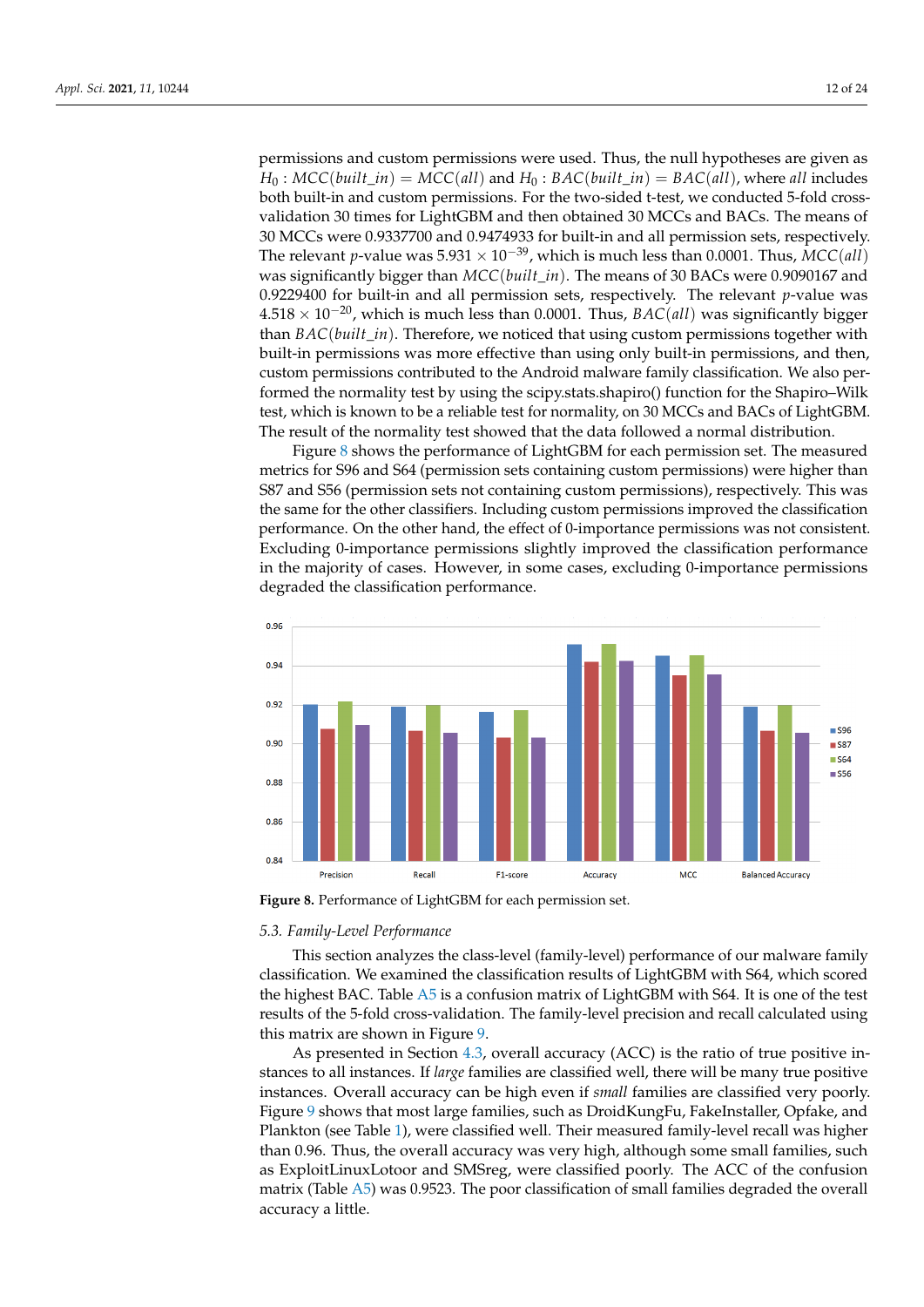On the other hand, since BAC is the average of family-level recalls, the poor classification of small families had more effect on BAC than ACC. As we can see from Figure [9,](#page-12-1) the ExploitLinuxLotoor and SMSreg families had the lowest family-level recalls. Their measured recall was lower than 0.63. The BAC of the confusion matrix was 0.9289, which is lower than ACC. For malware family classification, we needed to measure both ACC and BAC. Furthermore, we also needed to identify poorly classified families and develop methods that can improve both ACC and BAC.

In Figure [9,](#page-12-1) the GinMaster family had a low recall. Since GinMaster is a relatively large family, many instances of GinMaster were misclassified, as shown in Table [A5.](#page-20-0) This misclassification degraded not only the recall of GinMaster, but also the precision of other families. If we reduce the misclassified instances, both BAC and ACC can be improved.

<span id="page-12-1"></span>

**Figure 9.** Family-level performance of LightGBM for permission set S64.

### <span id="page-12-0"></span>**6. Related Work**

This section describes the existing approaches to permission-based Android malware family classification using machine learning techniques. Alswaina and Elleithy [\[8\]](#page-21-21) implemented a reverse engineering framework for malware family classification, which selected the permissions declared in malicious apps as static features. They introduced two approaches: the first one used the binary representation of the extracted permissions, and the second one used the features' importance based on the weighted value of each permission. Then, they conducted experiments with six machine learning classifiers using the dataset provided by  $[9]$ . The classifiers were k-nearest neighbor (k-NN), neural network (NN), random forest (RF), decision tree (DT), and support vector machine (SVM).

Some studies used other features, as well as permissions for Android malware family classification. Xie et al. [\[50\]](#page-22-22) first extracted 149 static features, which consisted of 93 built-in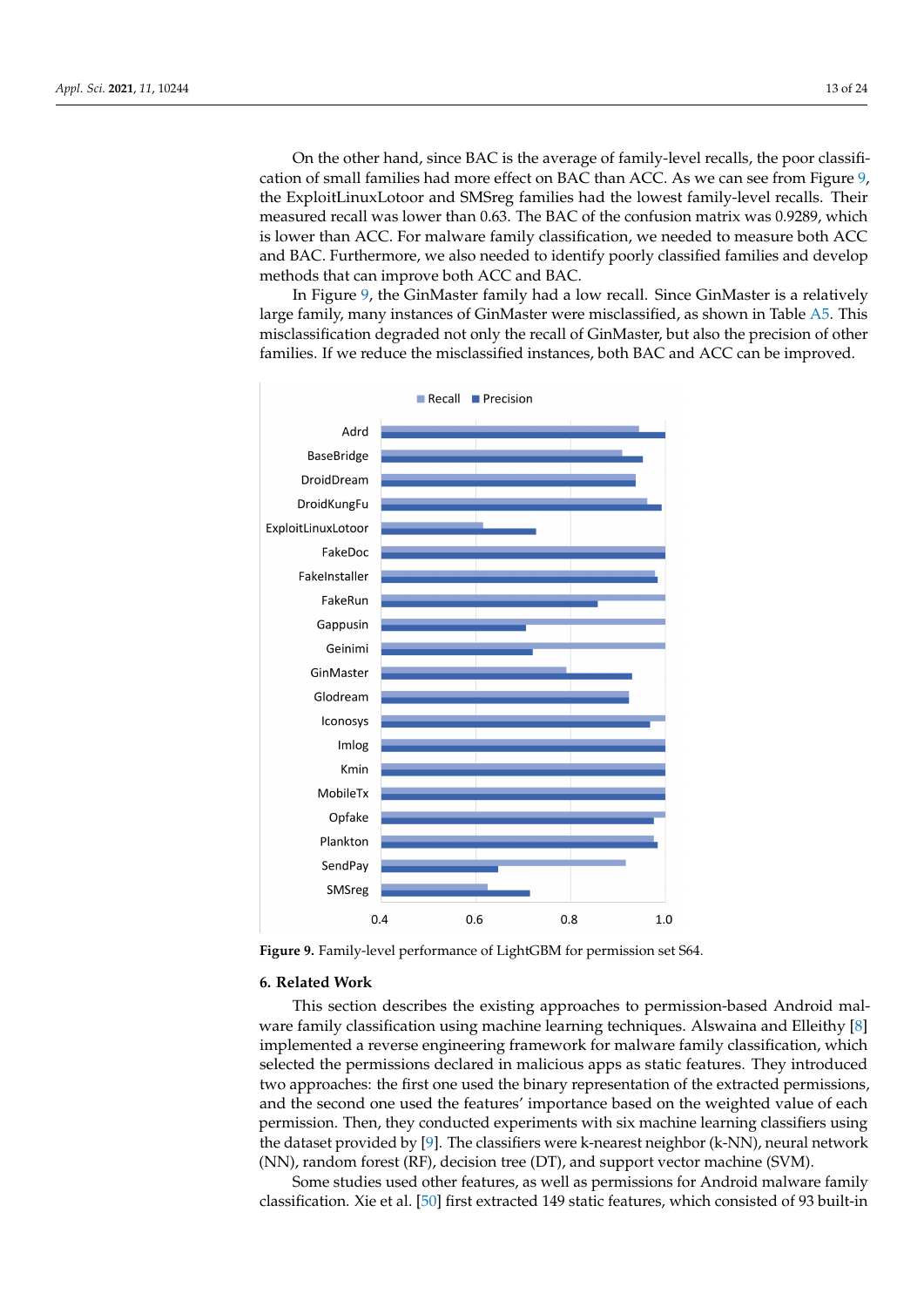permissions, 41 hardware components, and 15 suspicious API calls. Then, the 20 key features were selected from the 149 features by eliminating less important features with the frequency-based algorithm. They classified malware samples into ten families using SVM. The malware samples were collected from Anzhi market in China.

Türker and Can [\[51\]](#page-22-23) extracted API calls and permissions as static features. They selected 958 API calls and 42 permissions as important features using a feature ranking method. They used logistic regression (LR), DT, SVM, k-NN, RF, AdaBoost, major voting (MV), and multilayer perceptron (MLP).

Arp et al. [\[23\]](#page-21-14) extracted various feature sets from AndroidManifest.xml and disassembled the bytecodes. The feature sets from AndroidManifest.xml include *requested permissions*, filtered intents, hardware components, and app components. The feature sets from disassembled bytecodes include *used permissions*, network addresses, and restricted and suspicious API calls. The *used permissions* refer to the permissions that are requested, as well as actually used during app execution. For the 20 largest malware families, they analyzed the performance to detect each of the families separately using linear SVMs.

Suarez-Tangil et al. [\[10\]](#page-21-5) developed DroidSieve, a malware classification system that considered static and obfuscation resilient features. DroidSieve relied on invoked components, permissions, code structure, API calls, obfuscation artifacts, native components, and other obfuscation-invariant features.

Sedano et al. [\[52\]](#page-22-24) employed the static features such as intents, API calls, permissions, network addresses, hardware components, etc. They proposed an evolutionary algorithm such as a genetic algorithm to select relevant features for characterizing malware families. They conducted experiments with the DREBIN dataset. The experiment results showed that the external information such as network addresses was more relevant than the characteristics of an app itself for identifying a malware family.

Qiu et al. [\[5\]](#page-21-3) proposed a multilabel classification model that can annotate the malicious capabilities of suspicious malware samples. The model extracted permissions, API calls, and network addresses from malicious apps as the features. They performed experiments with the DREBIN and AMD datasets by applying the linear SVM, DT, and deep neural network (DNN) classifiers.

Bai et al. [\[16\]](#page-21-10) constructed two kinds of feature sets: 250 manual features and 16,873 documentary features. Both feature sets consisted of attributes of intercomponent communication (ICC), permissions, and API calls. By using the features and applying k-NN, RF, DT, SVM, and basic MLP classifiers to the three different datasets, they investigated the influence of features, classifiers, and datasets. Their findings were that: (i) MLP slightly outperformed the four other classifiers by about 1–3% on the F1-score; (ii) API calls were more relevant features than permissions; (iii) the MLP-based transferability across different datasets was explored.

Chakraborty et al. [\[53\]](#page-22-25) proposed EC2, which combines malware classification and clustering. They employed RF, SVM, naive Bayes (NB), LR, k-NN, and DT for supervised classification and MeanShift, K-means, affinity, and DBSCAN for unsupervised clustering. They used 190 static features including permissions and 2048 dynamic features including cryptographic usage, network usage, and file I/O. They conducted experiments on the DREBIN and Koodous dataset.

Atzeni et al. [\[54\]](#page-23-0) introduced a semisupervised scalable framework with the goal of identifying similar apps and generating malware family signatures. The framework mined massive Android apps to automatically cluster malicious apps into families, while reducing the false positive rate. The framework extracted many features through static and dynamic analysis. Static features were obtained from the manifest file (permissions, filters, components) and the bytecode analysis. Dynamic features represented the app interaction with the operating system at the file system and networking module.

Table [4](#page-14-0) shows the comparison of the studies on classifying or clustering Android malware families using permission information. Among the studies, Atzeni et al. [\[54\]](#page-23-0) presented a framework that clusters apps into families and identifies them using formal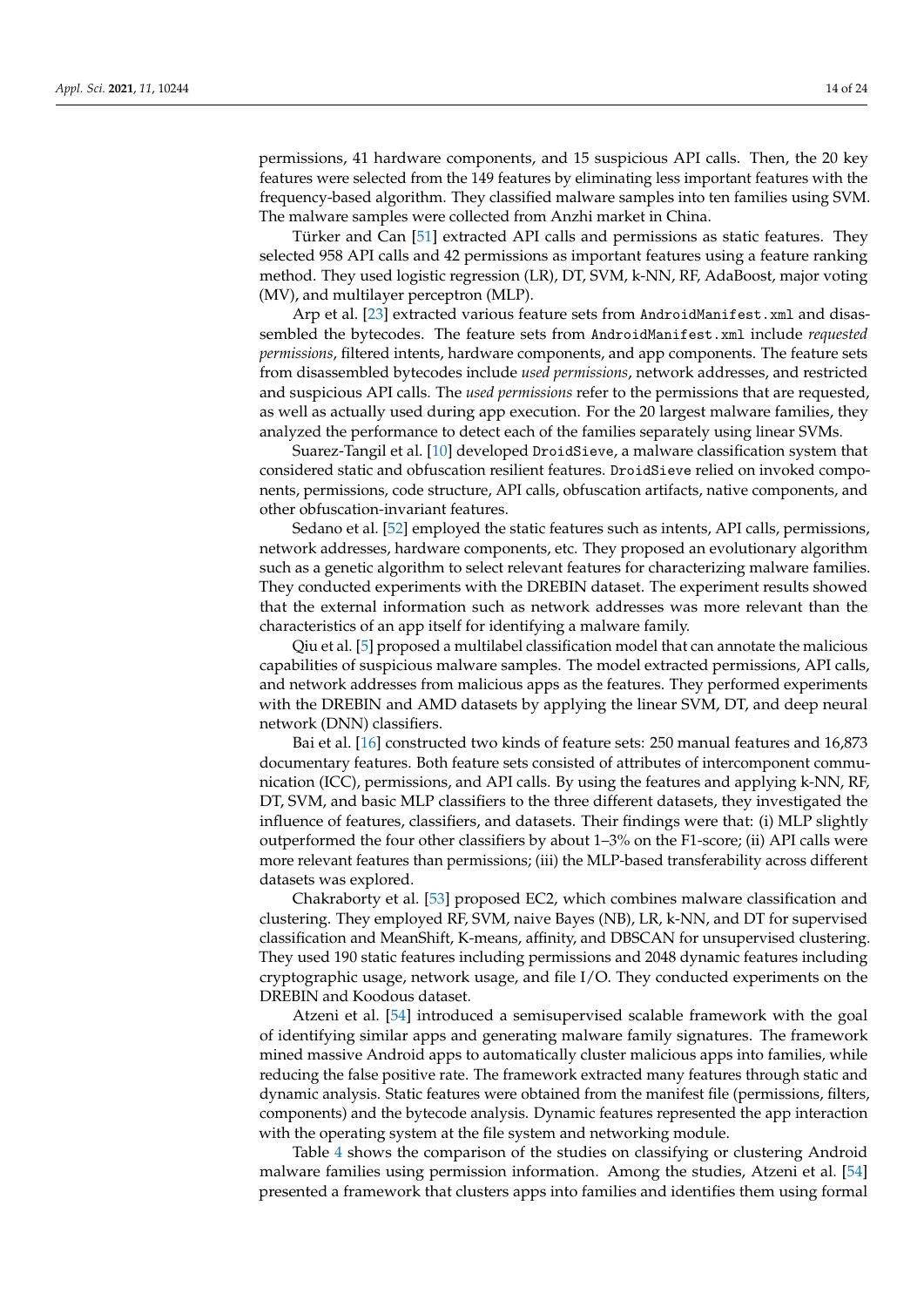rules. To the best of our knowledge, our study is the first to adopt *custom permissions* and the *MCC* for Android malware classification. Moreover, we achieved high performance only using permissions and validated the effectiveness of custom permissions by applying the *p*-value approach to hypothesis testing.

**Table 4.** Comparison of the studies on Android malware family classification/clustering using permissions.

<span id="page-14-0"></span>

| Study                      | Features                                                                                          | Classifiers                                                  | <b>Metrics</b>                                                                       | <b>Dataset</b>                                   |
|----------------------------|---------------------------------------------------------------------------------------------------|--------------------------------------------------------------|--------------------------------------------------------------------------------------|--------------------------------------------------|
| $A3CM$ [5]                 | Requested permissions,<br>used permissions,<br>API calls, network address                         | SVM, DT, DNN                                                 | Precision, recall, F1-score<br>Hamming loss, accuracy                                | DREBIN, AMD/<br>4 capability types               |
| Atzeni et al. [54]         | Permissions, components,<br>dynamic app interaction,<br>etc.                                      | Clustering algorithms                                        | Adjusted Rand index,<br>homogeneity, completeness,<br>V-measure                      | 1.5 million apps                                 |
| Alswaina et al. [8]        | Requested permissions                                                                             | SVM, DT(ID3), RF,<br>NN, k-NN, bagging                       | Accuracy                                                                             | StormDroid [9]/<br>28 families                   |
| EC2 [53]                   | Permissions, dynamic<br>features (network, system<br>information, etc.)                           | SVM, RF, DT,<br>k-NN, LR, NB                                 | Precision, recall,<br>F1-score, AUC at macrolevel and<br>microlevels                 | DREBIN, Koodous/<br>44 families                  |
| DREBIN [23]                | Requested permissions,<br>used permissions,<br>API calls, network address,<br>HW components, etc. | <b>SVM</b>                                                   | Accuracy,<br>detection rate                                                          | DREBIN/<br>20 families                           |
| Bai et al. [16]            | Permissions, API calls,<br><b>ICC</b> attributes                                                  | SVM, DT, RF,<br>k-NN, MLP                                    | Precision, recall,<br>F1-score, accuracy                                             | Genome, DREBIN, AMD/<br>32, 131, 71 families     |
| DroidSieve <sup>[10]</sup> | Permissions, API calls,<br>code structure.<br>invoked components                                  | <b>Extra Trees</b>                                           | Accuracy, F1-score<br>detection rate                                                 | DREBIN / 108 families,<br>PRAGuard/not specified |
| Xie et al. [50]            | Built-in permissions,<br>API calls, HW components                                                 | <b>SVM</b>                                                   | Accuracy                                                                             | 11,643 apps from Anzhi/<br>10 families           |
| AndMFC <sup>[51]</sup>     | Requested permissions,<br>API calls                                                               | SVM, DT, LR, k-NN,<br>RF, AdaBoost, MLP,<br>Majority voting  | Macrolevel precision,<br>recall, and F1-score,<br>accuracy                           | AMD, DREBIN, UpDroid/<br>71, 132, 20 families    |
| Sedano et al. [52]         | Permissions, API calls,<br>HW components, intents,<br>network address, etc.                       | Genetic algorithm<br>for feature selection                   | Not specified                                                                        | DREBIN/<br>179 families                          |
| Our study                  | Requested permissions<br>(built-in permissions +<br>custom permissions)                           | ANN, DNN, RF,<br>Extra Trees, AdaBoost,<br>XGBoost, LightGBM | Precision, recall, and F1-score<br>at macrolevel, accuracy<br>balanced accuracy, MCC | DREBIN/<br>20 families                           |

To classify Android malware samples into their corresponding families, some existing studies utilized other features than permissions. Garcia et al. [\[37\]](#page-22-10) leveraged obfuscation-resilient features such as API usage, reflection-related information, and native code features. They compared their method with the other existing methods and demonstrated that their method was resilient to obfuscation. They used accuracy for evaluating the proposed classification.

Fan et al. [\[4\]](#page-21-22) constructed sensitive API-call-based frequent subgraphs that represented malicious behavior common to malware samples belonging to a family. They also developed a system called FalDroid to efficiently classify large-scale malware samples. The system offered useful knowledge for detecting and investigating Android malware. They evaluated the system in terms of precision, recall, F1-score, ROC, and accuracy.

Raff and Nicholas [\[15\]](#page-21-20) proposed Stochastic Hashed Weighted Lempel–Ziv (SHWeL), which is an extension of the Lempel–Ziv Jaccard Distance (LZJD). Using the SHWeL vectors, the authors could make efficient algorithms for training and inference. The SHWeL approach was helpful to solve the class imbalance problem. It worked well with the LR classifier and improved balanced accuracy compared to the LZJD and SMOTE.

Kim et al. [\[55\]](#page-23-1) extracted several features though static and dynamic analysis. They used the permissions, file name, and activity name as the static features and the API call sequence as the dynamic features. They represented the features using a social network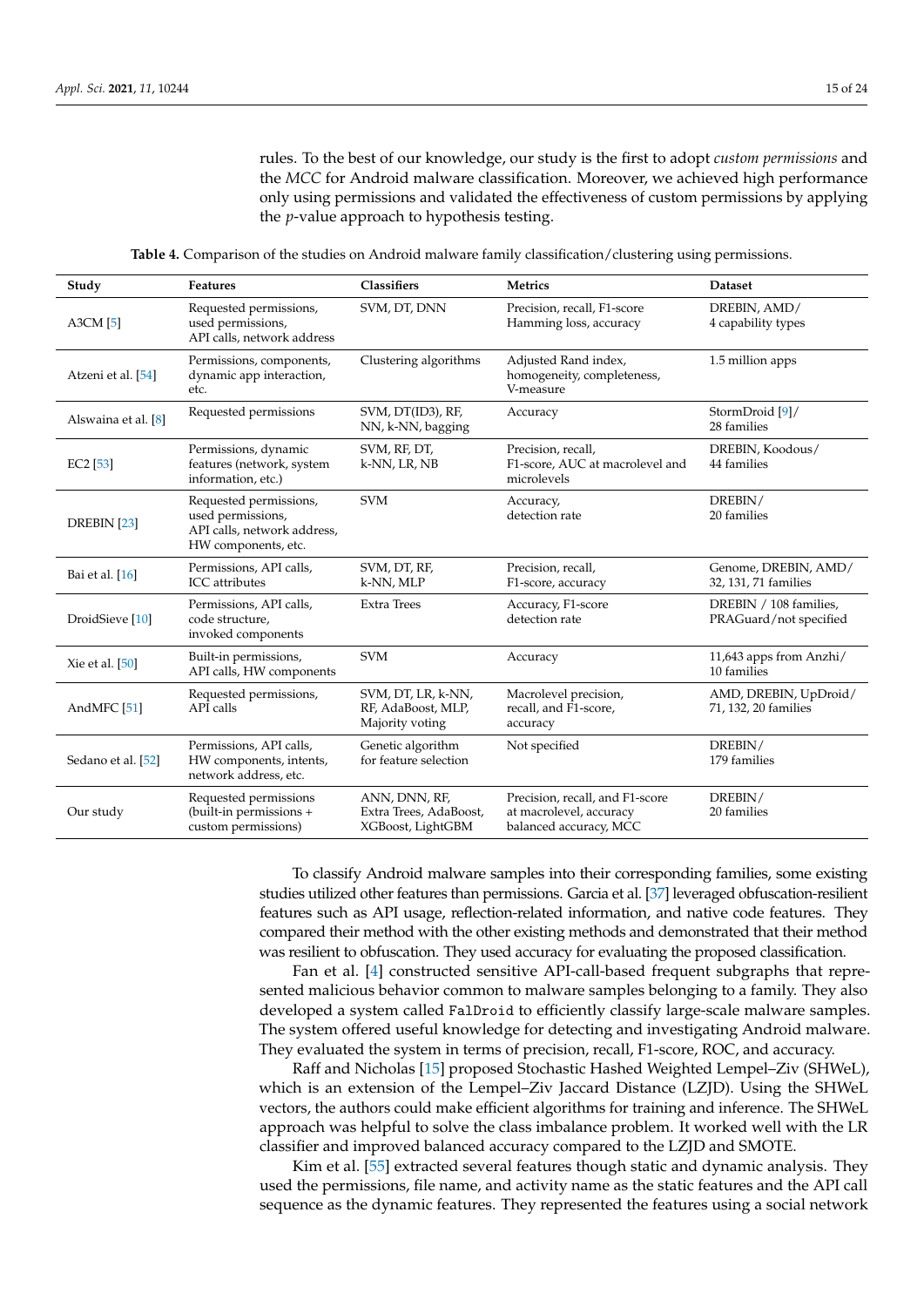graph and calculated the similarity of malware samples using the weighted sum of feature similarities. Malware samples were clustered by the optimal weights based on social network analysis. They used accuracy as the evaluation metric.

Gao et al. [\[56\]](#page-23-2) explored an approach for Android malware detection and familial classification using a graph neural network and developed a prototype system called GDroid. The approach mapped both apps and Android APIs into a heterogeneous graph, which was fed into the graph convolutional network model, and utilized a node classification problem for malware classification. GDroid achieved an average accuracy of almost 97% in the malware familial classification on the datasets AMGP, DB, and AMD. They used the precision, recall, and F-measure for the evaluation metrics.

Nisa et al. [\[57\]](#page-23-3) proposed a feature fusion method that used distinctive pretrained models (AlexNet and Inception-V3) for feature extraction. The method converted binary files of malware to grayscale images and built a multimodal representation of malicious code that could be used to classify the grayscale images. The features extracted from malware images were classified by some variants of SVM, KNN, decision tree, etc. They also performed data augmentation on malware images. Their method was evaluated on a Malimg malware image dataset, achieving an accuracy of 99.3%. They employed the recall, accuracy, AUC, and error rate for the evaluation metrics

Suareze-Tangil et al. [\[10\]](#page-21-5) proposed an Android malware classification approach, called DroidSieve. DroidSieve targets obfuscated malware and uses features missed by existing techniques. The approach uses features of native components, artifacts introduced by obfuscation, and invariants under obfuscation. The samples were from the DREBIN, MalGenome McAfee, Marvin, and PRAGuard (obfuscated) sets. They detected malware and identified families of them using Extra Trees with ranked features. The approach showed up to 99.82% accuracy for detection and 99.26% for classification.

Cai et al [\[58\]](#page-23-4) proposed a dynamic app classification approach, called DroidCat. Droid-Cat first characterizes benign and malware samples and extracts features based on method calls and intercomponent communication (ICC) intents. These features represent the structure of app executions and are robust against reflection, resource obfuscation, system-call obfuscation, and malware evolution. The features include the distributions of method calls among user code, third-party libraries, and the SDK, as well as the percentage of ICCs that is implicit and external. They collected samples from AndroZoo, Google Play, VirsuShare, and MalGenome and used the random forest algorithm. DroidCat achieved a 97% F1-score for the detection and categorization of malware.

### <span id="page-15-0"></span>**7. Discussion**

In Android, while much research has utilized only permissions as the feature for malware detection, malware family classification studies that utilized only permissions as the feature are very few. Since our approach utilizes only the requested permissions contained in the AndroidManifest.xml of apps, it can be simply extended to identify a new family that was previously unknown. Android permissions are very significant features for machine learning models because they are obfuscation resilient [\[6](#page-21-4)[,10](#page-21-5)[,37\]](#page-22-10). In addition, the requested permissions are more easily extracted than the used permissions [\[59\]](#page-23-5) and can be effective indicators to detect Android malware [\[7\]](#page-21-23).

By analyzing the relationship between Android malware families and permissions, we found that certain permissions were requested by only one malware family. Table [5](#page-16-0) shows the permissions requested by only one specific family. The malware samples with the permissions listed in the table can be simply classified into their corresponding family. However, permissions may have some limitations. According to [\[37\]](#page-22-10), permissions are very granular. In this paper, to tackle the granularity issue of permissions, we introduced *custom permissions*, as well as *built-in permissions*. Another issue is that malicious apps can perform malicious behavior without any permission [\[40\]](#page-22-13). Actually, our investigation has shown that 19 of the 4615 malware samples did not request any permission. Twelve of the nineteen samples belonged to the Geinimi family. In our experiments, all nineteen samples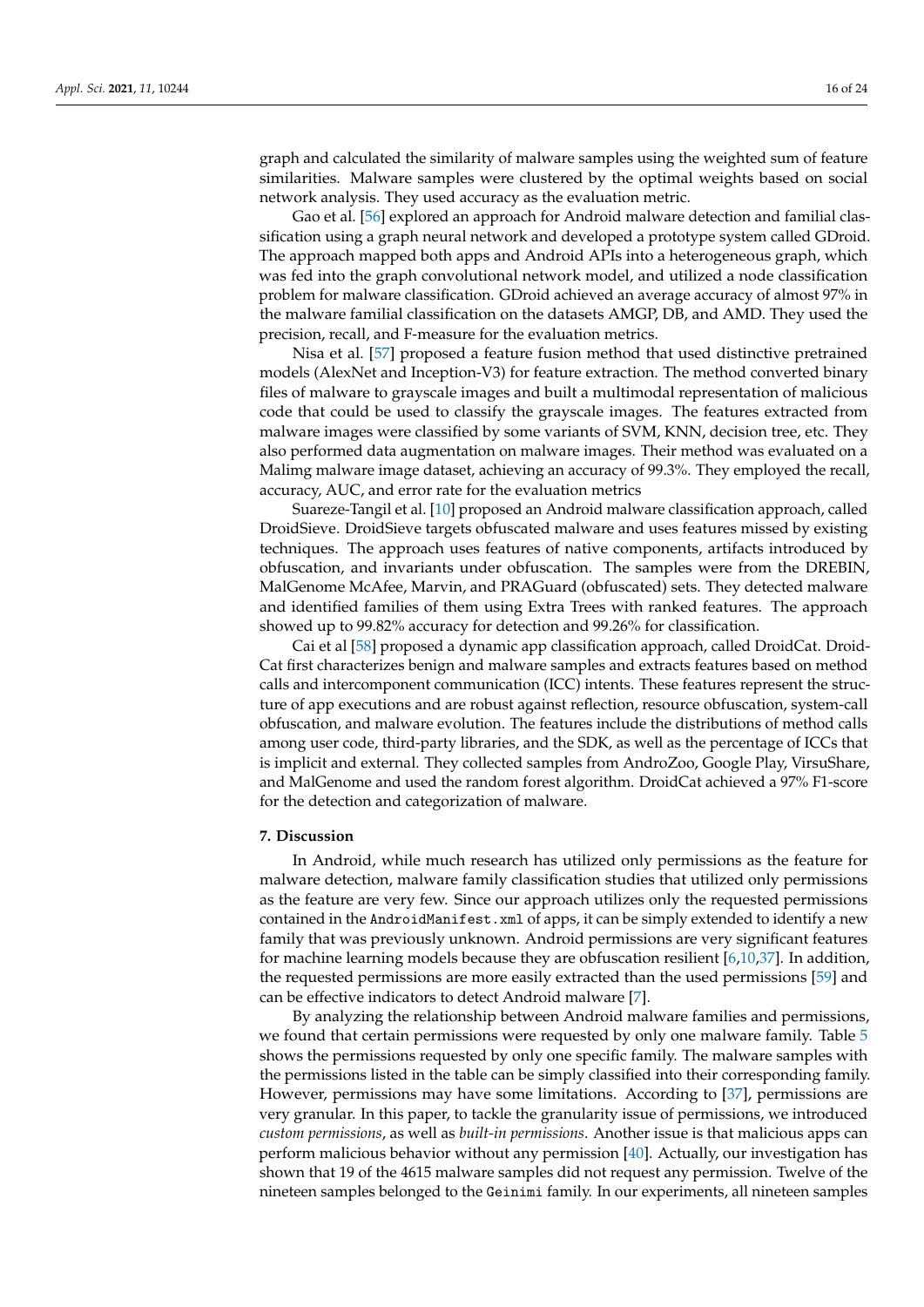without any permission were classified into Geinimi, that is the seven samples without any permission were misclassified. To address this issue, we plan to consider the other features in AndroidManifest.xml such as intents, components, etc.

| <b>Family Name</b> | <b>Permission List</b>                                                                                                                                                           |
|--------------------|----------------------------------------------------------------------------------------------------------------------------------------------------------------------------------|
| Adrd               | android.permission.WRITE_CALENDAR<br>android.permission.BROADCAST_PACKAGE_REMOVED                                                                                                |
| DroidKunFu         | android.permission.BROADCAST_WAP_PUSH<br>android.permission.CALL_PRIVILEGED                                                                                                      |
| ExploitLinuxLotoor | android.permission.REORDER_TASKS                                                                                                                                                 |
| FakeInstall        | android.permission.ACCOUNT_MANAGER<br>android.permission.BRICK<br>android.permission.BROADCAST_SMS<br>android.permission.CLEAR_APP_USER_DATA<br>android.permission.READ_CALENDAR |
| Geinimi            | com.google.android.googleapps.permission.GOOGLE_AUTH                                                                                                                             |
| Opfake             | android.permission.GLOBAL_SEARCH<br>android.permission.UPDATE_DEVICE_STATS<br>com.android.alarm.permission.SET_ALARM                                                             |
| Plankton           | android.permission.ACCESS_SURFACE_FLINGER<br>android.permission.BACKUP<br>android.permission.BIND_APPWIDGET<br>android.permission.CHANGE_WIFI_MULTICAST_STATE                    |

<span id="page-16-0"></span>**Table 5.** Permissions requested only by a specific family.

The next issue is the sustainability. Owing to the evolution of the Android framework and malware, the performance of machine-learning-based classification might be degraded. As the Android framework evolves, Android APIs and permissions are newly introduced or removed. Machine-learning-based classifiers trained using old features, such as old APIs and old permissions, may not correctly classify new malware without frequent retraining. Many researchers have addressed this issue [\[60–](#page-23-6)[65\]](#page-23-7). In a recent research work [\[64\]](#page-23-8), the authors defined sustainability metrics and compared state-of-the-art Android malware detectors. The authors also proposed a sensitive access distribution (SAD) profile and developed a SAD-based malware detection system, DroidSpan. The experiments using datasets over 8 y showed that DroidSpan outperforms other detectors in sustainability. The sustainability of our malware family classification can be affected by the evolution of Android permissions, the evolution of malware exploiting new permissions, and the emergence of new families. We plan to assess the sustainability of our classification in future work.

The samples in the DREBIN dataset were collected from August 2010 to October 2012 with API Levels 9 through 19. According to the findings in [\[13\]](#page-21-8), the DREBIN dataset has apps from the time when *built-in permissions* were common and *custom permissions* were seldom used. Therefore, the custom permissions may not have a big impact on classifying Android malware families of the DREBIN dataset. In the near future, we will construct an Android malware family classification technique using more recent data and evaluate the effect of custom permissions. Furthermore, we will update the relevant permissions list for malware family classification by selecting significant built-in and custom permissions from the latest Android versions and newer malicious apps.

We utilized only the existence of *requested permissions* and did not consider the frequency of occurrence of individual requested permissions. As future work, we plan to consider the frequency of the real occurrences of individual permissions after extracting them from disassembled code.

Several existing research works on malware family classification utilized not only permissions, but also other features such as *API calls* [\[5](#page-21-3)[,10](#page-21-5)[,16](#page-21-10)[,23](#page-21-14)[,37,](#page-22-10)[50](#page-22-22)[–52\]](#page-22-24), *hardware components* [\[23](#page-21-14)[,50](#page-22-22)[,52\]](#page-22-24), *intents* [\[23](#page-21-14)[,37,](#page-22-10)[52](#page-22-24)[,54\]](#page-23-0), *network addresses* [\[5](#page-21-3)[,23](#page-21-14)[,52\]](#page-22-24), etc. According to the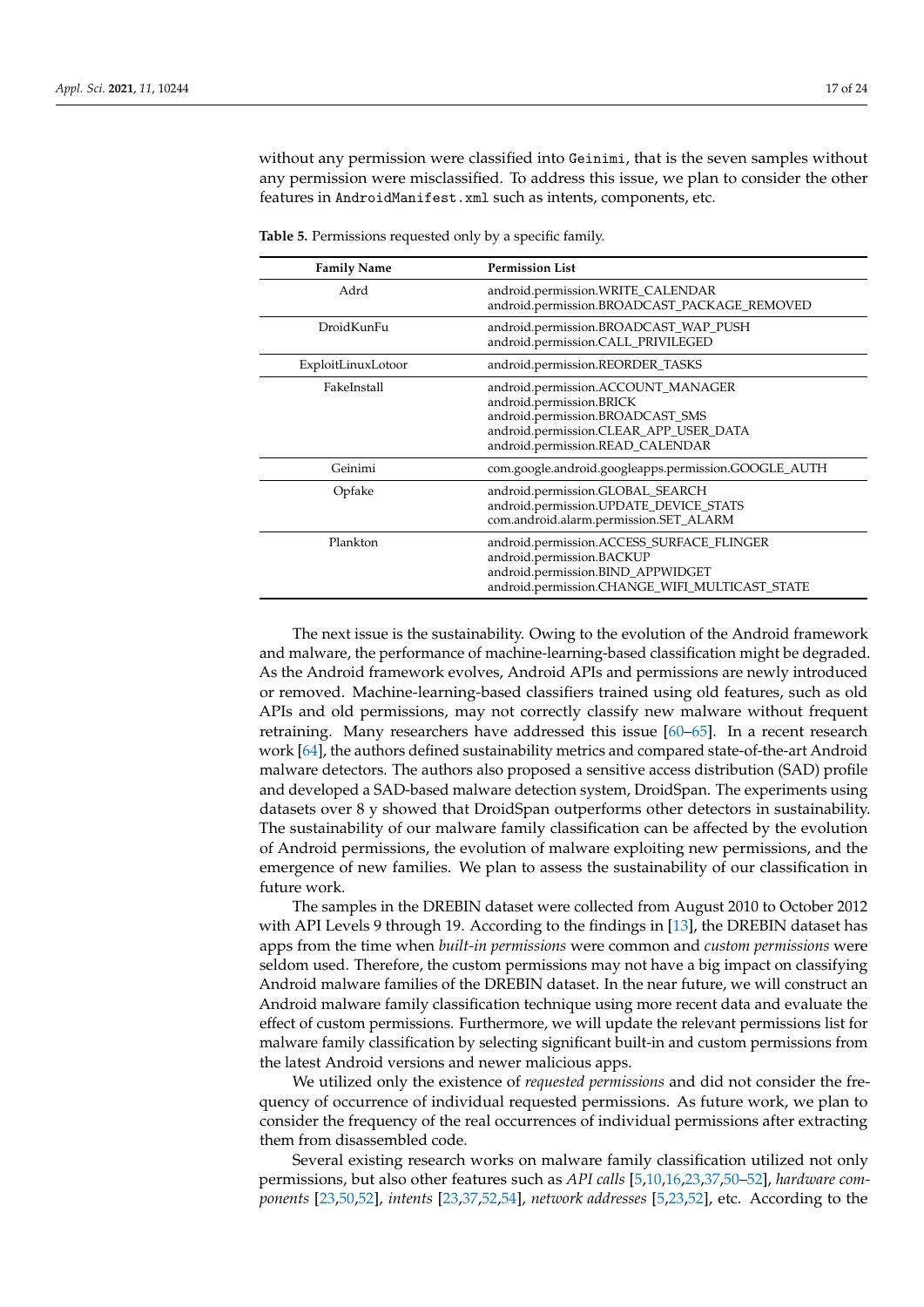results of [\[16\]](#page-21-10), API calls can be a more effective feature than permissions for Android malware family classification. However, it is hard to statically extract API calls if code packing and method hiding [\[66\]](#page-23-9), encryption, or reflection [\[67\]](#page-23-10) techniques are applied to malware samples.

As the source of the features to classify Android malware families, AndroidManifest .xml has three advantages [\[53\]](#page-22-25): (i) the features extracted from the code of a DEX file may bring in excessively detailed information, whereas Manifest has plentiful information about an app and its structure; (ii) the features extracted from the code may produce meaningless information due to code encryption or reflection, whereas Manifest is described in plaintext and includes many details about permissions, components, and interfaces; (iii) the Manifest file has significant information to identify malware families. According to those advantages, the classification performance would be improved if the features such as components and intents were extracted together from the Manifest file and utilized.

For the metrics to evaluate a classification model, most of the existing studies for Android malware family classification adopted *accuracy* [\[4](#page-21-22)[,5](#page-21-3)[,8](#page-21-21)[,10](#page-21-5)[,16](#page-21-10)[,23](#page-21-14)[,37](#page-22-10)[,50](#page-22-22)[,51](#page-22-23)[,54](#page-23-0)[,55\]](#page-23-1) of the *F1-score* [\[4,](#page-21-22)[5](#page-21-3)[,10](#page-21-5)[,16](#page-21-10)[,51](#page-22-23)[,53\]](#page-22-25). Only one previous study [\[15\]](#page-21-20) used *balanced accuracy* for the evaluation metric. In this paper, we used the precision, recall, F1-score at the macrolevel, accuracy, balanced accuracy, and *MCC* for the metrics. The MCC is a good metric that evaluates classification tasks on imbalanced datasets. To the best of our knowledge, we are the first to adopt MCC for evaluating the performance of Android malware family classification. Our approach achieved a high MCC (up to 0.9484 in the case of S96 and AdaBoost) by using only the requested permissions as static features.

### <span id="page-17-0"></span>**8. Conclusions**

In this article, we proposed a new approach to classify Android malware families using only the requested permissions that consist of built-in and custom permissions. Those permission were directly extracted from AndroidManifest.xml of each malicious app. Some of them have the value of zero for the feature importance and did not play an important role in malware family classification. We constructed four kinds of permission sets as static features by including or excluding the custom permissions and the zeroimportance permissions. We then conducted various experiments with seven classifiers on the top twenty largest malware families in the well-known DREBIN dataset.

We evaluated the performance of the classifiers in terms of the precision, recall, F1 score, accuracy, balanced accuracy, and MCC. Balanced accuracy and the MCC are known as good metrics to evaluate multiclass classification models on imbalanced datasets. The experiment results showed that LightGBM achieved the best balanced accuracy of 0.9198 with 64 permissions (56 built-in  $+8$  custom permissions), while the same classifier achieved a balanced accuracy of 0.9192 with 96 permissions (87 built-in + 9 custom permissions). On the other hand, AdaBoost achieved the highest MCC of 0.9484 with 96 permissions, while the same classifier achieved an MCC of 0.9364 with 64 permissions. The highest accuracy and F1-score was 0.9541 and 0.9212 when the AdaBoost classifier was applied with the 96 permissions.

We also analyzed the effect of the custom permissions. Using all the permissions including both the zero-importance permissions and custom permissions, LightGBM achieved a better F1-score, accuracy, balanced accuracy, and MCC by 1.29%, 0.89%, 1.26%, and 1.0%, respectively, compared to the excluding custom permissions. By excluding all the permissions with the zero-importance value, but including custom permissions, LightGBM also achieved a better F1-score, accuracy, balanced accuracy, and MCC by 1.4%, 0.88%, 1.42%, and 0.99%, respectively, compared to excluding custom permissions. Finally, the effectiveness of custom permissions was verified by applying a *p*-value approach to hypothesis testing.

In future work, we will try to seek other features that are obfuscation resilient and effective for malware family classification and enhance our technique. We will also collect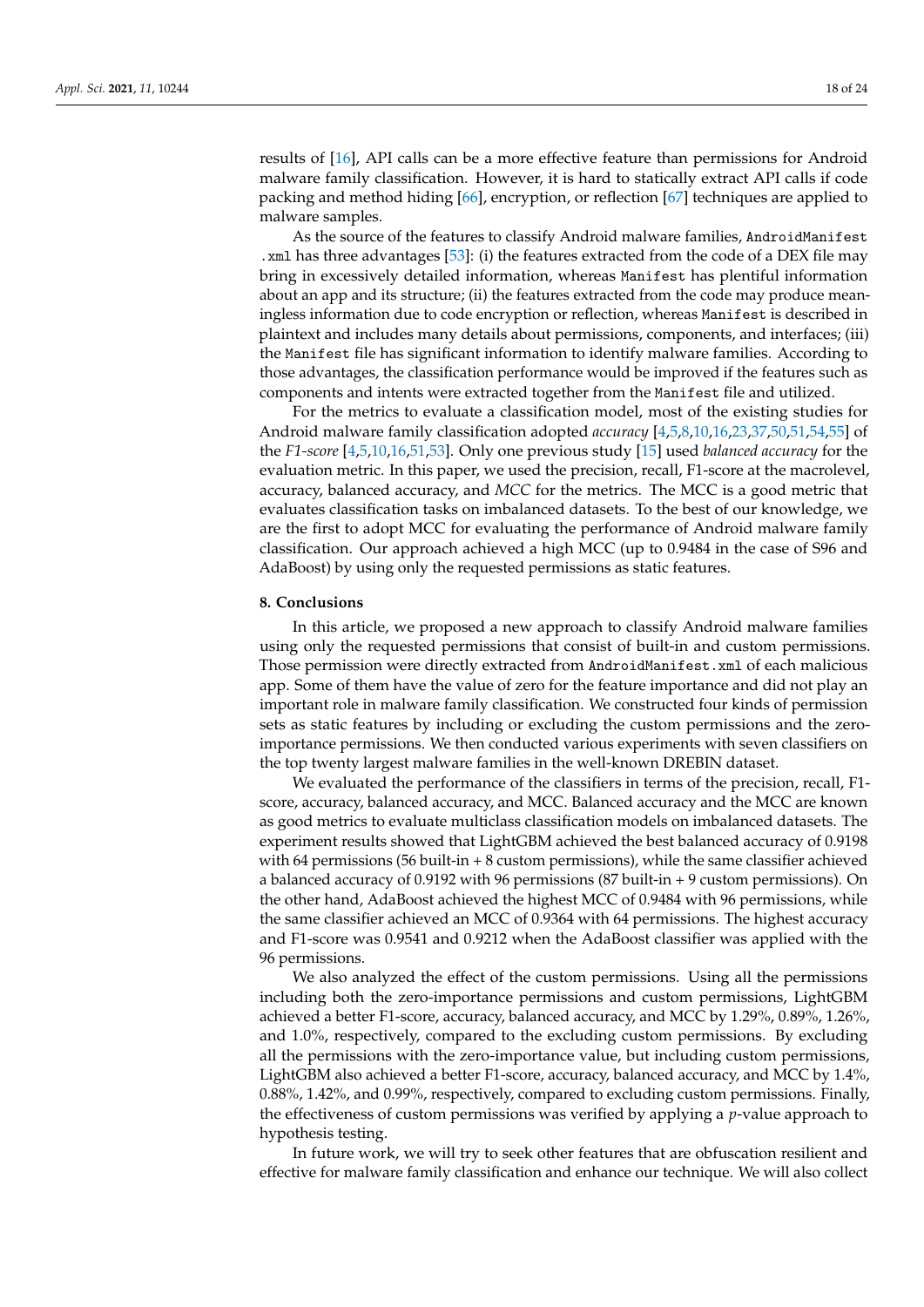datasets with more recent malware samples and the small-sized families and investigate the effects of the custom permissions and the evaluation metrics.

**Author Contributions:** Software, M.K. and D.K.; data curation, M.K. and D.K.; writing—original draft preparation, S.C., S.H. and M.P.; writing—review and editing, C.H. and S.H.; supervision, S.C. All authors have read and agreed to the published version of the manuscript.

**Funding:** This research was supported by Basic Science Research Program through the National Research Foundation of Korea (NRF) funded by the Ministry of Science and ICT (No. 2021R1A2C2012574).

**Institutional Review Board Statement:** Not applicable.

**Informed Consent Statement:** Not applicable.

**Conflicts of Interest:** The authors declare no conflict of interest. The funders had no role in the design of the study; in the collection, analyses, or interpretation of the data; in the writing of the manuscript; nor in the decision to publish the results.

# <span id="page-18-0"></span>**Appendix A**

Tables [A1](#page-18-1)[–A4](#page-19-0) show the measured metrics of the classifiers for permission sets S96, S87, S64, and S56, respectively. *Pavg* denotes *Precisionavg*, and *Ravg* denotes *Recallavg*. Table [A5](#page-20-0) is a confusion matrix of one of the five-fold cross-validations using LightGBM for S64.

<span id="page-18-1"></span>**Table A1.** Measured metrics for permission set S96.

|            | $P_{avg}$ | $R_{avg}$ | <b>F1-Score</b> | <b>ACC</b> | <b>MCC</b> | <b>BAC</b> |
|------------|-----------|-----------|-----------------|------------|------------|------------|
| <b>ANN</b> | 0.9246    | 0.9003    | 0.9065          | 0.9458     | 0.9392     | 0.9003     |
| <b>DNN</b> | 0.8956    | 0.8832    | 0.8834          | 0.9361     | 0.9284     | 0.8832     |
| RF         | 0.9168    | 0.9058    | 0.9001          | 0.9404     | 0.9337     | 0.9058     |
| ET         | 0.9184    | 0.9125    | 0.9055          | 0.9445     | 0.9382     | 0.9125     |
| AdaBoost   | 0.9326    | 0.9174    | 0.9212          | 0.9541     | 0.9484     | 0.9174     |
| XGBoost    | 0.9202    | 0.9178    | 0.9155          | 0.9515     | 0.9455     | 0.9178     |
| LightGBM   | 0.9201    | 0.9192    | 0.9162          | 0.9510     | 0.9451     | 0.9192     |

**Table A2.** Measured metrics for permission set S87.

|                | $P_{avg}$ | $R_{avg}$ | <b>F1-Score</b> | <b>ACC</b> | <b>MCC</b> | BAC    |
|----------------|-----------|-----------|-----------------|------------|------------|--------|
| <b>ANN</b>     | 0.9078    | 0.8900    | 0.8942          | 0.9309     | 0.9224     | 0.8900 |
| <b>DNN</b>     | 0.8838    | 0.8753    | 0.8744          | 0.9268     | 0.9178     | 0.8753 |
| RF             | 0.9086    | 0.8922    | 0.8880          | 0.9291     | 0.9212     | 0.8922 |
| ET             | 0.9070    | 0.8908    | 0.8865          | 0.9281     | 0.9201     | 0.8908 |
| AdaBoost       | 0.9190    | 0.8973    | 0.9029          | 0.9398     | 0.9324     | 0.8973 |
| <b>XGBoost</b> | 0.9111    | 0.9028    | 0.9029          | 0.9400     | 0.9326     | 0.9028 |
| LightGBM       | 0.9077    | 0.9066    | 0.9033          | 0.9421     | 0.9351     | 0.9066 |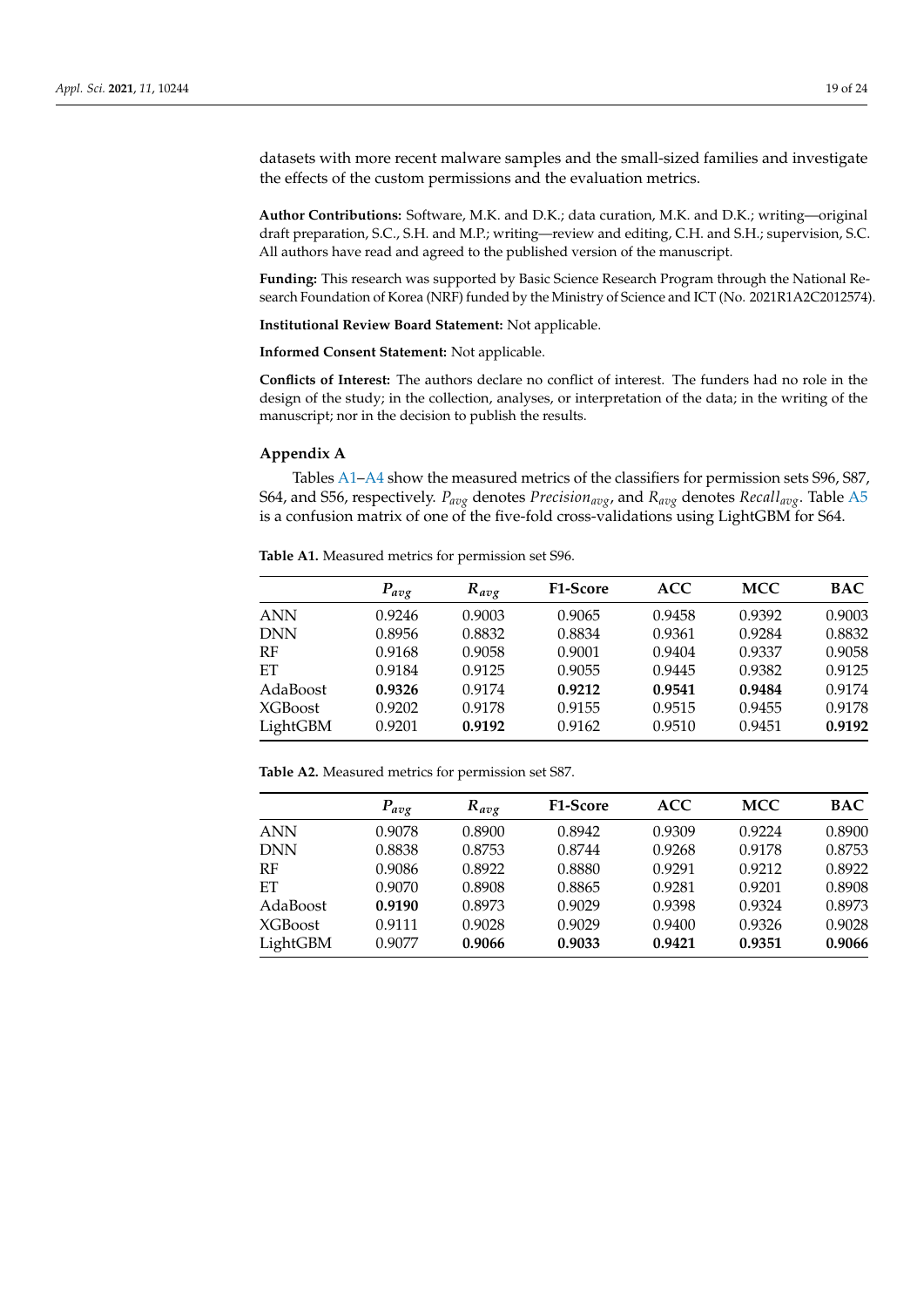|                | $P_{avg}$ | $R_{avg}$ | <b>F1-Score</b> | <b>ACC</b> | <b>MCC</b> | <b>BAC</b> |
|----------------|-----------|-----------|-----------------|------------|------------|------------|
| <b>ANN</b>     | 0.9217    | 0.8906    | 0.8988          | 0.9406     | 0.9333     | 0.8906     |
| <b>DNN</b>     | 0.8953    | 0.8904    | 0.8899          | 0.9385     | 0.9309     | 0.8904     |
| RF             | 0.9160    | 0.9034    | 0.8981          | 0.9424     | 0.9358     | 0.9034     |
| ET             | 0.9149    | 0.9113    | 0.9030          | 0.9434     | 0.9370     | 0.9113     |
| AdaBoost       | 0.9351    | 0.9040    | 0.9146          | 0.9430     | 0.9364     | 0.9040     |
| <b>XGBoost</b> | 0.9165    | 0.9167    | 0.9125          | 0.9495     | 0.9434     | 0.9167     |
| LightGBM       | 0.9219    | 0.9198    | 0.9173          | 0.9512     | 0.9453     | 0.9198     |

**Table A3.** Measured metrics for permission set S64.

<span id="page-19-0"></span>**Table A4.** Measured metrics for permission set S56.

|                | $P_{avg}$ | $R_{avg}$ | <b>F1-Score</b> | <b>ACC</b> | <b>MCC</b> | <b>BAC</b> |
|----------------|-----------|-----------|-----------------|------------|------------|------------|
| <b>ANN</b>     | 0.8989    | 0.8632    | 0.8731          | 0.9174     | 0.9073     | 0.8632     |
| <b>DNN</b>     | 0.8784    | 0.8658    | 0.8674          | 0.9222     | 0.9127     | 0.8658     |
| RF             | 0.9089    | 0.8909    | 0.8871          | 0.9285     | 0.9205     | 0.8909     |
| ET             | 0.9073    | 0.8928    | 0.8874          | 0.9276     | 0.9196     | 0.8928     |
| AdaBoost       | 0.9189    | 0.8925    | 0.8997          | 0.9395     | 0.9322     | 0.8925     |
| <b>XGBoost</b> | 0.9117    | 0.9035    | 0.9033          | 0.9400     | 0.9326     | 0.9035     |
| LightGBM       | 0.9097    | 0.9056    | 0.9033          | 0.9424     | 0.9354     | 0.9056     |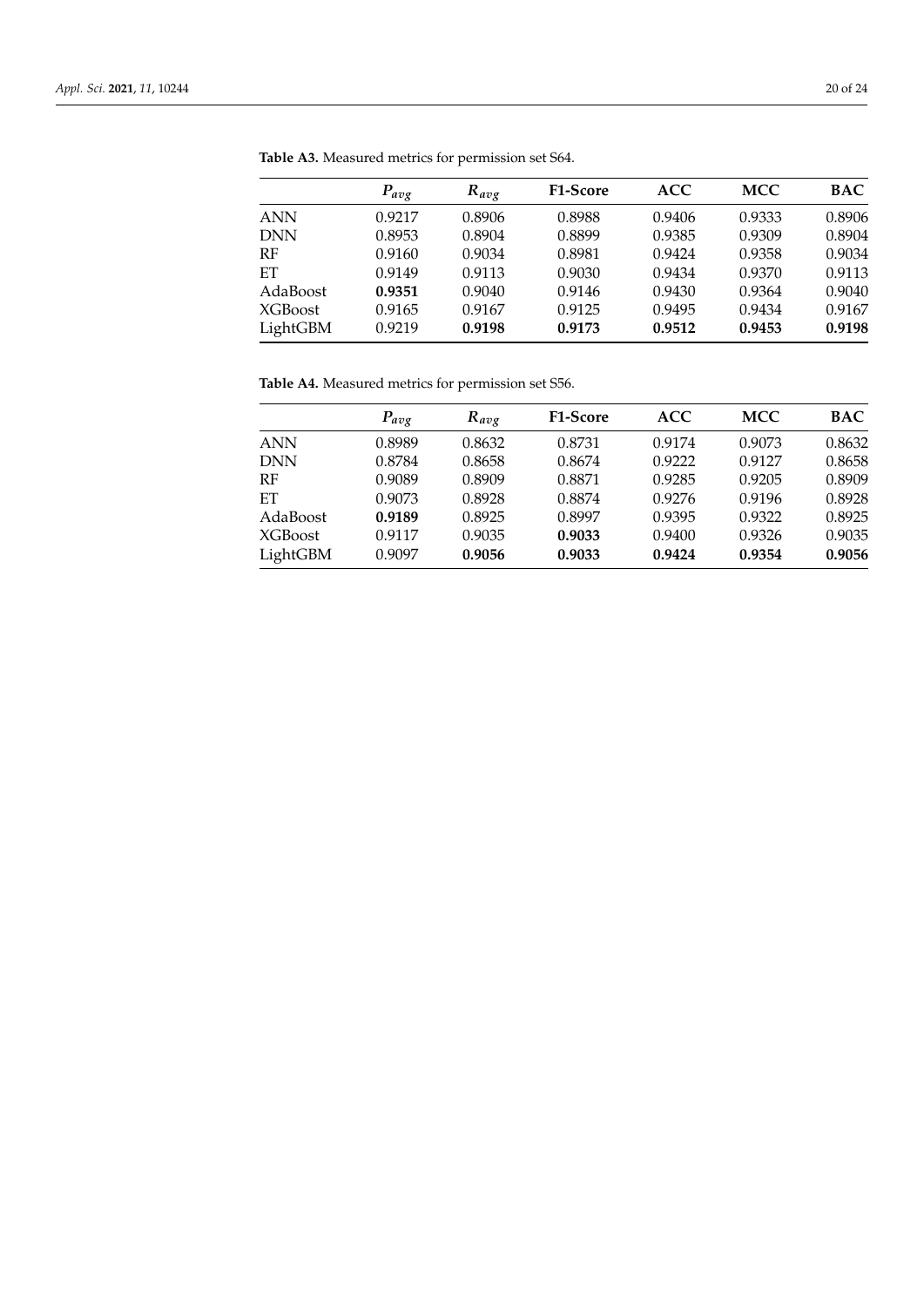<span id="page-20-0"></span>

|               |      |                        |                 |                  |          |              |                    |              |               |              | <b><i>ROK TO.</i></b> COMMODIT MATER OF EIGHNODIN WHIT CO. |               |               |       |      |               |             |               |             |              |
|---------------|------|------------------------|-----------------|------------------|----------|--------------|--------------------|--------------|---------------|--------------|------------------------------------------------------------|---------------|---------------|-------|------|---------------|-------------|---------------|-------------|--------------|
|               | Adrd | Base-<br><b>Bridge</b> | Droid-<br>Dream | Droid-<br>KungFu | Expl $1$ | Fake-<br>Doc | Fake-<br>Inst $^2$ | Fake-<br>Run | Gapp-<br>Usin | Gei-<br>Nimi | Gin-<br>Master                                             | Glod-<br>Ream | Icon-<br>Osys | Imlog | Kmin | Mobi-<br>LeTx | Op-<br>Fake | Plan-<br>Kton | SMS-<br>Reg | Send-<br>Pay |
| Adrd          | 17   |                        | $\Omega$        | $\theta$         |          |              |                    |              |               |              |                                                            |               | $\Omega$      |       |      |               |             |               |             |              |
| BaseBridge    |      | 60                     |                 |                  |          |              |                    |              |               |              |                                                            |               |               |       |      |               |             |               |             |              |
| DroidDream    |      |                        |                 |                  |          |              |                    |              |               |              |                                                            |               |               |       |      |               |             |               |             |              |
| DroidKungFu   |      |                        |                 | 127              |          |              |                    |              |               |              |                                                            |               |               |       |      |               |             |               |             |              |
| Expl $^1$     |      |                        |                 |                  |          |              |                    |              |               |              |                                                            |               |               |       |      |               |             |               |             |              |
| FakeDoc       |      |                        |                 |                  |          |              |                    |              |               |              |                                                            |               |               |       |      |               |             |               |             |              |
| FakeInst $^2$ |      |                        |                 |                  |          |              | 180                |              |               |              |                                                            |               |               |       |      |               |             |               |             |              |
| FakeRun       |      |                        |                 |                  |          |              |                    |              |               |              |                                                            |               |               |       |      |               |             |               |             |              |
| Gappusin      |      |                        |                 |                  |          |              |                    |              |               |              |                                                            |               |               |       |      |               |             |               |             |              |
| Geinimi       |      |                        |                 |                  |          |              |                    |              |               |              |                                                            |               |               |       |      |               |             |               |             |              |
| GinMaster     |      |                        |                 |                  |          |              |                    |              |               |              | າວ                                                         |               |               |       |      |               |             |               |             |              |
| Glodream      |      |                        |                 |                  |          |              |                    |              |               |              |                                                            |               |               |       |      |               |             |               |             |              |
| Iconosys      |      |                        |                 |                  |          |              |                    |              |               |              |                                                            |               |               |       |      |               |             |               |             |              |
| Imlog         |      |                        |                 |                  |          |              |                    |              |               |              |                                                            |               |               |       |      |               |             |               |             |              |
| Kmin          |      |                        |                 |                  |          |              |                    |              |               |              |                                                            |               |               |       | 29   |               |             |               |             |              |
| MobileTx      |      |                        |                 |                  |          |              |                    |              |               |              |                                                            |               |               |       |      | 14            |             |               |             |              |
| Opfake        |      |                        |                 |                  |          |              |                    |              |               |              |                                                            |               |               |       |      |               | 120         |               |             |              |
| Plankton      |      |                        |                 |                  |          |              |                    |              |               |              |                                                            |               |               |       |      |               |             | 121           |             |              |
| SMSreg        |      |                        |                 |                  |          |              |                    |              |               |              |                                                            |               |               |       |      |               |             |               |             |              |
| SendPay       |      |                        |                 |                  |          |              |                    |              |               |              |                                                            |               |               |       |      |               |             |               |             |              |

**Table A5.** Confusion matrix of LightGBM with S64.

<sup>1</sup> Expl: ExploitLinuxLotoor, <sup>2</sup> FakeInst: FakeInstaller.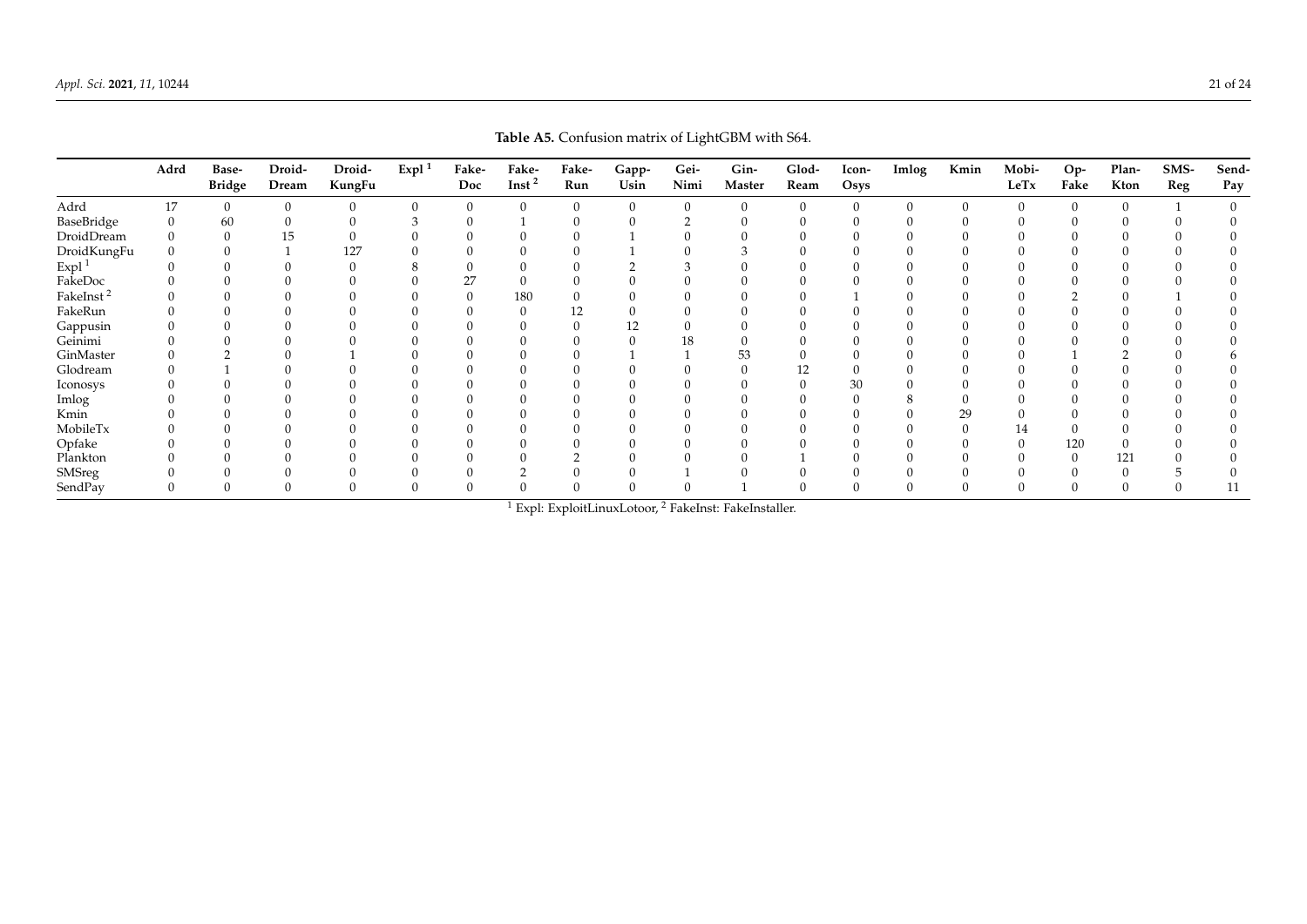### **References**

- <span id="page-21-0"></span>1. Development of New Android Malware Worldwide from June 2016 to March 2020. Available online: [https://www.statista.com/](https://www.statista.com/ statistics/680705/global-android-malware-volume/) [statistics/680705/global-android-malware-volume/](https://www.statista.com/ statistics/680705/global-android-malware-volume/) (accessed on 16 January 2021).
- <span id="page-21-1"></span>2. Mobile Malware Report—No Let-Up with Android Malware. Available online: [https://www.gdatasoftware.com/news/2019/0](https://www.gdatasoftware.com/news/2019/07/ 35228-mobile-malware-report-no-let-up-with-android-malware) [7/35228-mobile-malware-report-no-let-up-with-android-malware](https://www.gdatasoftware.com/news/2019/07/ 35228-mobile-malware-report-no-let-up-with-android-malware) (accessed on 16 January 2021).
- <span id="page-21-2"></span>3. Alswaina, F.; Elleithy, K. Android Malware Family Classification and Analysis: Current Status and Future Directions. *Electronics* **2020**, *9*, 942. [\[CrossRef\]](http://doi.org/10.3390/electronics9060942)
- <span id="page-21-22"></span>4. Fan, M.; Liu, J.; Luo, X.; Chen, K.; Tian, Z.; Zheng, Q.; Liu, T. Android malware familial classification and representative sample selection via frequent subgraph analysis. *IEEE Trans. Inf. Forensics Secur.* **2018**, *13*, 1890–1905. [\[CrossRef\]](http://dx.doi.org/10.1109/TIFS.2018.2806891)
- <span id="page-21-3"></span>5. Qiu, J.; Zhang, J.; Luo, W.; Pan, L.; Nepal, S.; Wang, Y.; Xiang, Y. A3CM: Automatic Capability Annotation for Android Malware. *IEEE Access* **2019**, *7*, 147156–147168. [\[CrossRef\]](http://dx.doi.org/10.1109/ACCESS.2019.2946392)
- <span id="page-21-4"></span>6. Wang, W.; Zhao, M.; Gao, Z.; Xu, G.; Xian, H.; Li, Y.; Zhang, X. Constructing features for detecting android malicious applications: Issues, taxonomy and directions. *IEEE Access* **2019**, *7*, 67602–67631. [\[CrossRef\]](http://dx.doi.org/10.1109/ACCESS.2019.2918139)
- <span id="page-21-23"></span>7. Altaher, A. An improved Android malware detection scheme based on an evolving hybrid neuro-fuzzy classifier (EHNFC) and permission-based features. *Neural Comput. Appl.* **2017**, *28*, 4147–4157. [\[CrossRef\]](http://dx.doi.org/10.1007/s00521-016-2708-7)
- <span id="page-21-21"></span>8. Alswaina, F.; Elleithy, K. Android malware permission-based multi-class classification using extremely randomized trees. *IEEE Access* **2018**, *6*, 76217–76227. [\[CrossRef\]](http://dx.doi.org/10.1109/ACCESS.2018.2883975)
- <span id="page-21-6"></span>9. Chen, S.; Xue, M.; Tang, Z.; Xu, L.; Zhu, H. Stormdroid: A streaminglized machine-learning-based system for detecting android malware. In Proceedings of the 11th ACM on Asia Conference on Computer and Communications Security, Xi'an, China, 30 May–3 June 2016; pp. 377–388.
- <span id="page-21-5"></span>10. Suarez-Tangil, G.; Dash, S.K.; Ahmadi, M.; Kinder, J.; Giacinto, G.; Cavallaro, L. Droidsieve: Fast and accurate classification of obfuscated android malware. In Proceedings of the Seventh ACM on Conference on Data and Application Security and Privacy (CODASPY 2017), Scottsdale, AZ, USA, 22–24 March 2017; pp. 309–320.
- <span id="page-21-7"></span>11. Li, J.; Sun, L.; Yan, Q.; Li, Z.; Srisa-An, W.; Ye, H. Significant Permission Identification for Machine-Learning-Based Android Malware Detection. *IEEE Trans. Ind. Inform.* **2018**, *14*, 3216–3225. [\[CrossRef\]](http://dx.doi.org/10.1109/TII.2017.2789219)
- <span id="page-21-19"></span>12. Park, J.; Kang, M.; Cho, S.J.; Han, H.; Suh, K. Analysis of Permission Selection Techniques in Machine Learning-based Malicious App Detection. In Proceedings of the 3rd IEEE International Conference on Artificial Intelligence and Knowledge Engineering (AIKE), Laguna Hills, CA, USA, 9–13 December 2020; pp. 13–22.
- <span id="page-21-8"></span>13. Mathur, A.; Podila, L.M.; Kulkarni, K.; Niyaz, Q.; Javaid, A.Y. NATICUSdroid: A malware detection framework for Android using native and custom permissions. *J. Inf. Secur. Appl.* **2021**, *58*, 102696.
- <span id="page-21-9"></span>14. Rossow, C.; Dietrich, C.J.; Grier, C.; Kreibich, C.; Paxson, V.; Pohlmann, N.; Steen, M. Prudent practices for designing malware experiments: Status quo and outlook. In Proceedings of the 2012 IEEE Symposium on Security and Privacy, San Francisco, CA, USA, 23–27 May 2012; pp. 65–79. [\[CrossRef\]](http://dx.doi.org/10.1109/SP.2012.14)
- <span id="page-21-20"></span>15. Raff, E.; Nicholas, C. Malware classification and class imbalance via stochastic hashed LZJD. In Proceedings of the 10th ACM Workshop on Artificial Intelligence and Security (AISec), Dallas, TX, USA, 3 November 2017; pp. 111–120.
- <span id="page-21-10"></span>16. Bai, Y.; Xing, Z.; Ma, D.; Li, X.; Feng, Z. Comparative analysis of feature representations and machine learning methods in Android family classification. *Comput. Netw.* **2020**, *184*, 107639. [\[CrossRef\]](http://dx.doi.org/10.1016/j.comnet.2020.107639)
- <span id="page-21-11"></span>17. Davis, J.; Goadrich, M. The relationship between Precision-Recall and ROC curves. In Proceedings of the 23rd International Conference on Machine Learning, Pittsburgh, PA, USA, 25–29 June 2006; pp. 233–240.
- <span id="page-21-12"></span>18. Saito, T.; Rehmsmeier, M. The precision-recall plot is more informative than the ROC plot when evaluating binary classifiers on imbalanced datasets. *PLoS ONE* **2015**, *10*, e0118432. [\[CrossRef\]](http://dx.doi.org/10.1371/journal.pone.0118432) [\[PubMed\]](http://www.ncbi.nlm.nih.gov/pubmed/25738806)
- 19. Roy, S.; DeLoach, J.; Li, Y.; Herndon, N.; Caragea, D.; Ou, X.; Ranganath, V.P.; Li, H.; Guevara, N. Experimental study with real-world data for android app security analysis using machine learning. In Proceedings of the 31st Annual Computer Security Applications Conference, Los Angeles, CA, USA, 7–11 December 2015; pp. 81–90.
- <span id="page-21-18"></span>20. Carrillo, H.; Brodersen, K.H.; Castellanos, J.A. Probabilistic performance evaluation for multiclass classification using the posterior balanced accuracy. In Proceedings of the ROBOT2013: First Iberian Robotics Conference, Madrid, Spain, 28–29 November 2013; pp. 347–361.
- <span id="page-21-17"></span>21. Grandini, M.; Bagli, E.; Visani, G. Metrics for Multi-Class Classification: An Overview. *arXiv* **2020**, arXiv:2008.05756.
- <span id="page-21-13"></span>22. Jurman, G.; Riccadonna, S.; Furlanello, C. A comparison of MCC and CEN error measures in multi-class prediction. *PLoS ONE* **2012**, *7*, e41882. [\[CrossRef\]](http://dx.doi.org/10.1371/journal.pone.0041882)
- <span id="page-21-14"></span>23. Arp, D.; Spreitzenbarth, M.; Hubner, M.; Gascon, H.; Rieck, K. DREBIN: Effective and explainable detection of android malware in your pocket. In Proceedings of the 2014 Network and Distributed System Security (NDSS) Symposium, San Diego, CA, USA, 23–26 February 2014; pp. 23–26.
- <span id="page-21-15"></span>24. Breiman, L. Random Forests. *Mach. Learn.* **2001**, *45*, 5–32. [\[CrossRef\]](http://dx.doi.org/10.1023/A:1010933404324)
- <span id="page-21-16"></span>25. Russell, I. Neural Networks Module. 2012. Available online: [https://scholar.google.co.jp/citations?view\\_op=view\\_citation&](https://scholar.google.co.jp/citations?view_op=view_citation&hl=zh-TW&user=Oy46FHsAAAAJ&sortby=pubdate&citation_for_view=Oy46FHsAAAAJ:_FxGoFyzp5QC) [hl=zh-TW&user=Oy46FHsAAAAJ&sortby=pubdate&citation\\_for\\_view=Oy46FHsAAAAJ:\\_FxGoFyzp5QC](https://scholar.google.co.jp/citations?view_op=view_citation&hl=zh-TW&user=Oy46FHsAAAAJ&sortby=pubdate&citation_for_view=Oy46FHsAAAAJ:_FxGoFyzp5QC) (accessed on 29 July 2021).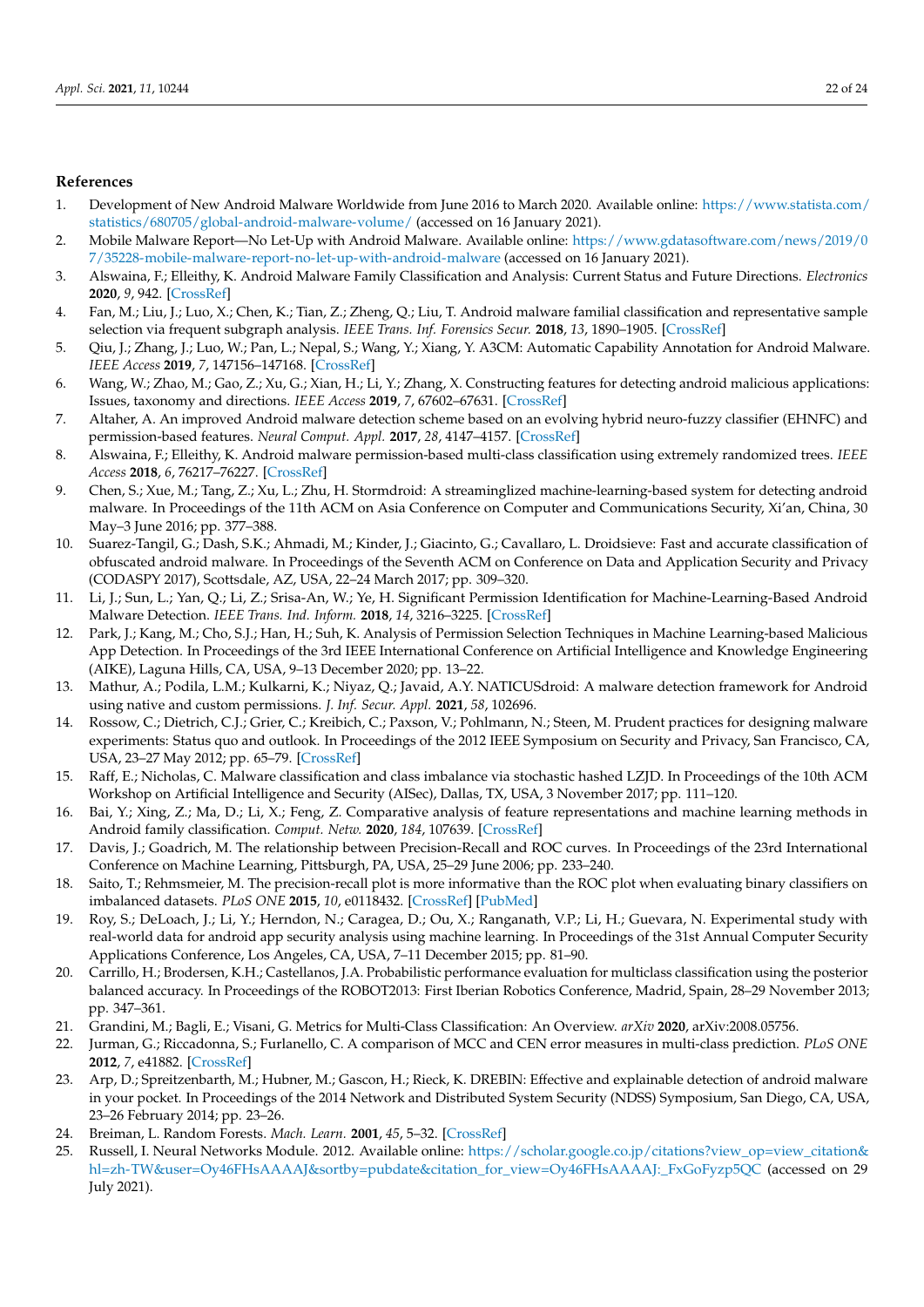- <span id="page-22-0"></span>26. Hinton, G.E.; Salakhutdinov, R.R. Reducing the dimensionality of data with neural networks. *Science* **2006**, *313*, 504–507. [\[CrossRef\]](http://dx.doi.org/10.1126/science.1127647)
- <span id="page-22-1"></span>27. Geurts, P.; Ernst, D.; Wehenkel, L. Extremely randomized trees. *Mach. Learn.* **2006**, *63*, 3–42. [\[CrossRef\]](http://dx.doi.org/10.1007/s10994-006-6226-1)
- <span id="page-22-2"></span>28. Freund, Y.; Schapire, R.E.; Abe, N. A short introduction to boosting. *J. Jpn. Soc. Artif. Intell.* **1999**, *14*, 771–780.
- <span id="page-22-3"></span>29. Chen, T.; Guestrin, C. Xgboost: A scalable tree boosting system. In Proceedings of the 22nd ACM SIGKDD International Conference on Knowledge Discovery and Data Mining, San Francisco, CA, USA, 13–17 August 2016; pp. 785–794.
- <span id="page-22-4"></span>30. Ke, G.; Meng, Q.; Finley, T.; Wang, T.; Chen, W.; Ma, W.; Ye, Q.; Liu, T.Y. Lightgbm: A highly efficient gradient boosting decision tree. *Adv. Neural Inf. Process. Syst.* **2017**, *30*, 3146–3154.
- <span id="page-22-5"></span>31. Xiao, J.; Chen, S.; He, Q.; Feng, Z.; Xue, X. An Android application risk evaluation framework based on minimum permission set identification. *J. Syst. Softw.* **2020**, *163*, 110533. [\[CrossRef\]](http://dx.doi.org/10.1016/j.jss.2020.110533)
- <span id="page-22-6"></span>32. Backes, M.; Bugiel, S.; Derr, E.; McDaniel, P.; Octeau, D.; Weisgerber, S. On demystifying the android application framework: Re-visiting android permission specification analysis. In Proceedings of the 25th USENIX Security Symposium (USENIX Security 16), Austin, TX, USA, 10–12 August 2016; pp. 1101–1118.
- <span id="page-22-7"></span>33. Tuncay, G.S.; Demetriou, S.; Ganju, K.; Gunter, C. Resolving the Predicament of Android Custom Permissions. In Proceedings of the Network and Distributed System Security Symposium (NDSS 2018), San Diego, CA, USA, 18–21 February 2018.
- 34. Bagheri, H.; Kang, E.; Malek, S.; Jackson, D. Detection of design flaws in the android permission protocol through bounded verification. In Proceedings of the International Symposium on Formal Methods, Oslo, Norway, 24–26 June 2015; pp. 73–89.
- <span id="page-22-9"></span>35. Bagheri, H.; Kang, E.; Malek, S.; Jackson, D. A formal approach for detection of security flaws in the android permission system. *Form. Asp. Comput.* **2018**, *30*, 525–544. [\[CrossRef\]](http://dx.doi.org/10.1007/s00165-017-0445-z)
- <span id="page-22-8"></span>36. Sadeghi, A.; Jabbarvand, R.; Ghorbani, N.; Bagheri, H.; Malek, S. A temporal permission analysis and enforcement framework for android. In Proceedings of the 40th International Conference on Software Engineering, Gothenburg, Sweden, 27 May–3 June 2018; pp. 846–857.
- <span id="page-22-10"></span>37. Garcia, J.; Hammad, M.; Malek, S. Lightweight, obfuscation-resilient detection and family identification of android malware. *ACM Trans. Softw. Eng. Methodol.* **2018**, *26*, 1–29. [\[CrossRef\]](http://dx.doi.org/10.1145/3162625)
- <span id="page-22-11"></span>38. Dilhara, M.; Cai, H.; Jenkins, J. Automated detection and repair of incompatible uses of runtime permissions in android apps. In Proceedings of the 5th International Conference on Mobile Software Engineering and Systems, Gothenburg, Sweden, 27–28 May 2018; pp. 67–71.
- <span id="page-22-12"></span>39. Wang, Y.; Wang, Y.; Wang, S.; Liu, Y.; Xu, C.; Cheung, S.C.; Yu, H.; Zhu, Z. Runtime Permission Issues in Android Apps: Taxonomy, Practices, and Ways Forward. *arXiv* **2021**, arXiv:2106.13012.
- <span id="page-22-13"></span>40. Aafer, Y.; Du, W.; Yin, H. Droidapiminer: Mining api-level features for robust malware detection in android. In Proceedings of the International Conference on Security and Privacy in Communication Systems (SecureComm 2013), Sydney, Australia, 25–27 September 2013; pp. 86–103.
- <span id="page-22-14"></span>41. Hanley, J.A.; McNeil, B.J. The meaning and use of the area under a receiver operating characteristic (ROC) curve. *Radiology* **1982**, *143* 29–36. [\[CrossRef\]](http://dx.doi.org/10.1148/radiology.143.1.7063747) [\[PubMed\]](http://www.ncbi.nlm.nih.gov/pubmed/7063747)
- <span id="page-22-15"></span>42. Marsland, S. *Machine Learning: An Algorithmic Perspective*, 2nd ed.; CRC Press: Boca Raton, FL, USA, 2015.
- <span id="page-22-16"></span>43. Chicco, D.; Jurman, G. The advantages of the Matthews correlation coefficient (MCC) over F1 score and accuracy in binary classification evaluation. *BMC Genom.* **2020**, *21*, 6. [\[CrossRef\]](http://dx.doi.org/10.1186/s12864-019-6413-7) [\[PubMed\]](http://www.ncbi.nlm.nih.gov/pubmed/31898477)
- <span id="page-22-17"></span>44. Sanz, B.; Santos, I.; Laorden, C.; Ugarte-Pedrero, X.; Bringas, P.G.; Álvarez, G. Puma: Permission usage to detect malware in android. In Proceedings of the International Joint Conference CISIS'12-ICEUTE 12-SOCO 12 Special Sessions, Ostrava, Czech Republic, 5–7 September 2012; pp. 289–298.
- <span id="page-22-18"></span>45. Scikit-Learn: Machine Learning in Python. Available online: <https://scikit-learn.org> (accessed on 20 October 2020).
- <span id="page-22-19"></span>46. Idrees, F.; Rajarajan, M.; Conti, M.; Chen, T.M.; Rahulamathavan, Y. PIndroid: A novel Android malware detection system using ensemble learning methods. *Comput. Secur.* **2017**, *68*, 36–46. [\[CrossRef\]](http://dx.doi.org/10.1016/j.cose.2017.03.011)
- 47. Feng, P.; Ma, J.; Sun, C.; Xu, X.; Ma, Y. A novel dynamic Android malware detection system with ensemble learning. *IEEE Access* **2018**, *6*, 30996–31011. [\[CrossRef\]](http://dx.doi.org/10.1109/ACCESS.2018.2844349)
- <span id="page-22-20"></span>48. Zhang, Y.; Huang, Q.; Ma, X.; Yang, Z.; Jiang, J. Using multi-features and ensemble learning method for imbalanced malware classification. In Proceedings of the 2016 IEEE Trustcom/BigDataSE/ISPA, Tianjin, China, 23–26 August 2016; pp. 965–973.
- <span id="page-22-21"></span>49. Performance Measures for Multi-Class Problems. Available online: [https://www.datascienceblog.net/post/machine-learning/](https://www.datascienceblog.net/post/machine-learning/performance-measures-multi-class-problems/) [performance-measures-multi-class-problems/](https://www.datascienceblog.net/post/machine-learning/performance-measures-multi-class-problems/) (accessed on 24 February 2021).
- <span id="page-22-22"></span>50. Xie, N.; Wang, X.; Wang, W.; Liu, J. Fingerprinting Android malware families. *Front. Comput. Sci.* **2019**, *13*, 637–646. [\[CrossRef\]](http://dx.doi.org/10.1007/s11704-017-6493-y)
- <span id="page-22-23"></span>51. Türker, S.; Can, A.B. Andmfc: Android malware family classification framework. In Proceedings of the 30th IEEE International Symposium on Personal, Indoor and Mobile Radio Communications (PIMRC Workshops), Istanbul, Turkey, 8 September 2019; pp. 1–6.
- <span id="page-22-24"></span>52. Sedano, J.; Chira, C.; González, S.; Herrero, Á.; Corchado, E.; Villar, J.R. Characterization of android malware families by a reduced set of static features. In Proceedings of the International Joint Conference SOCO'16-CISIS'16-ICEUTE'16, San Sebastián, Spain, 19–21 October 2016; pp. 607–617.
- <span id="page-22-25"></span>53. Chakraborty, T.; Pierazzi, F.; Subrahmanian, V.S. EC2: Ensemble Clustering and Classification for Predicting Android Malware Families. *IEEE Trans. Dependable Secur. Comput.* **2017**, *17*, 262–277. [\[CrossRef\]](http://dx.doi.org/10.1109/TDSC.2017.2739145)